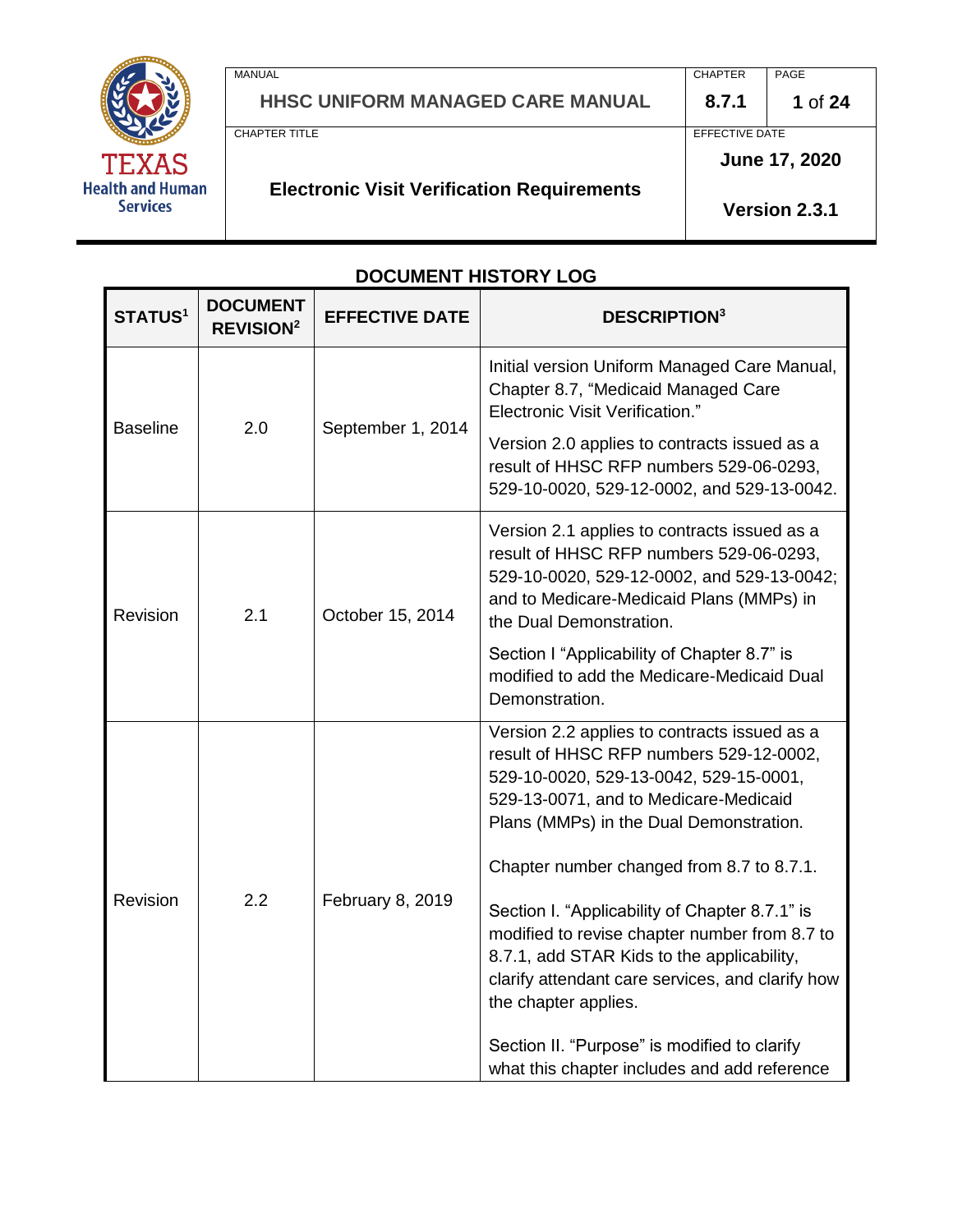

| MANUAL                                  | <b>CHAPTER</b> | PAGE           |
|-----------------------------------------|----------------|----------------|
| <b>HHSC UNIFORM MANAGED CARE MANUAL</b> | 8.7.1          | <b>2</b> of 24 |
| CHAPTER TITLE                           | EFFECTIVE DATE |                |
|                                         |                | June 17, 2020  |

# **Electronic Visit Verification Requirements**

**Version 2.3.1**

| <b>STATUS1</b> | <b>DOCUMENT</b><br><b>REVISION<sup>2</sup></b> | <b>EFFECTIVE DATE</b> | <b>DESCRIPTION3</b>                                                                                                                                                                                                                                                                                                                                                                                                                                                                                                                                                                                                                         |
|----------------|------------------------------------------------|-----------------------|---------------------------------------------------------------------------------------------------------------------------------------------------------------------------------------------------------------------------------------------------------------------------------------------------------------------------------------------------------------------------------------------------------------------------------------------------------------------------------------------------------------------------------------------------------------------------------------------------------------------------------------------|
|                |                                                |                       | to EVV UMCM chapters to be used in<br>conjunction with this chapter.                                                                                                                                                                                                                                                                                                                                                                                                                                                                                                                                                                        |
|                |                                                |                       | Section III. "Statutory and Regulatory<br>Authority" is modified to update the list of<br>references.                                                                                                                                                                                                                                                                                                                                                                                                                                                                                                                                       |
|                |                                                |                       | <b>Previous Section IV. "Informational</b><br>Resources" is removed and the language,<br>which is based on the Texas Government<br>Code, has been updated to be consistent with<br>the terms used in this document.                                                                                                                                                                                                                                                                                                                                                                                                                         |
|                |                                                |                       | Section IV. "Background" is modified to<br>indicate the verification information relating to<br>the delivery of Medicaid services to be<br>implemented within the Electronic Visit<br>Verification system.                                                                                                                                                                                                                                                                                                                                                                                                                                  |
|                |                                                |                       | Section V. "Definitions" is modified to<br>add/revise the following definitions and to<br>place the definitions in alphabetical order:<br>Authorization Data, Eligibility Data, Electronic<br>Visit Verification (EVV), EVV Provider<br>Compliance Plan, EVV Contractor, EVV<br>Rejection Codes, EVV System, Global<br>Positioning System (GPS) Mobile Application,<br>Non-preferred Reason Code, Preferred<br>Reason Code, Prospective Claim Review,<br>Provider, Reason Code, Small Alternative<br>Device, Visit Maintenance, Visits, Verified,<br>Visits Auto-Verified, Visits Verified Preferred,<br>and Visits Verified Non-Preferred. |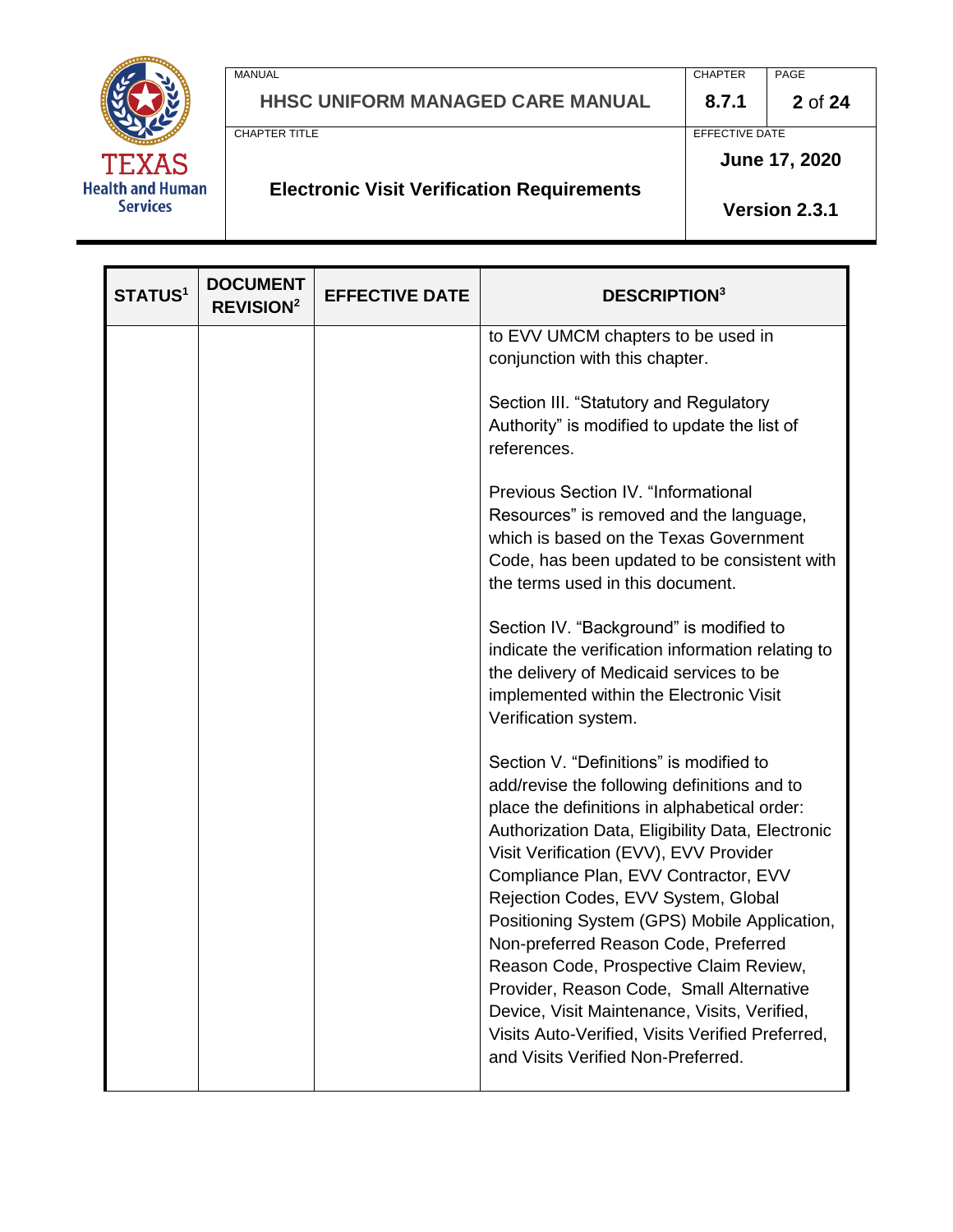

**HHSC UNIFORM MANAGED CARE MANUAL 8.7.1 3** of **24**

**Electronic Visit Verification Requirements**

MANUAL PAGE PROPER PROPERTY AND A SERVICE SERVICE SERVICE SERVICE SERVICE SERVICE SERVICE SERVICE SERVICE SERVICE SERVICE SERVICE SERVICE SERVICE SERVICE SERVICE SERVICE SERVICE SERVICE SERVICE SERVICE SERVICE SERVICE SERV

CHAPTER TITLE **EXECUTE A REPORT OF A SET OF A REPORT OF A REPORT OF A REPORT OF A REPORT OF A REPORT OF A REPORT OF A REPORT OF A REPORT OF A REPORT OF A REPORT OF A REPORT OF A REPORT OF A REPORT OF A REPORT OF A REPORT O** 

**June 17, 2020**

**Version 2.3.1**

**STATUS<sup>1</sup> DOCUMENT REVISION<sup>2</sup> EFFECTIVE DATE DESCRIPTION<sup>3</sup>** Section VI. "MCO Contracting for Electronic Visit Verification" is modified to remove language that HHSC will select, approve, and negotiate implementation and transaction costs with EVV approved contractors. Section VII. "EVV Programs and Services Required to Use EVV" is added. Section VIII. A. "General Requirements" is reformatted, language clarifications are made and "or at a defined frequency" is removed from the end of the sentence in A.6. Section VIII. B. "Visit Verification Requirements" is reformatted and modified move the language related to HHSC approval required for post-implementation alternatives for visit verification via use of telephone and when other forms of EVV technology are limited or non-existent prior to Provider use to the beginning of the applicable sentences. Language was added to clarify that the MCO must provide the alternatives references in B. 4 and 5. Section VIII. C. "Data Input Requirements" is reformatted and modified to add "authorization data" to C. 1 and to add C. 3, which requires EVV contractor submission of daily Member lists with MCO response file follow up.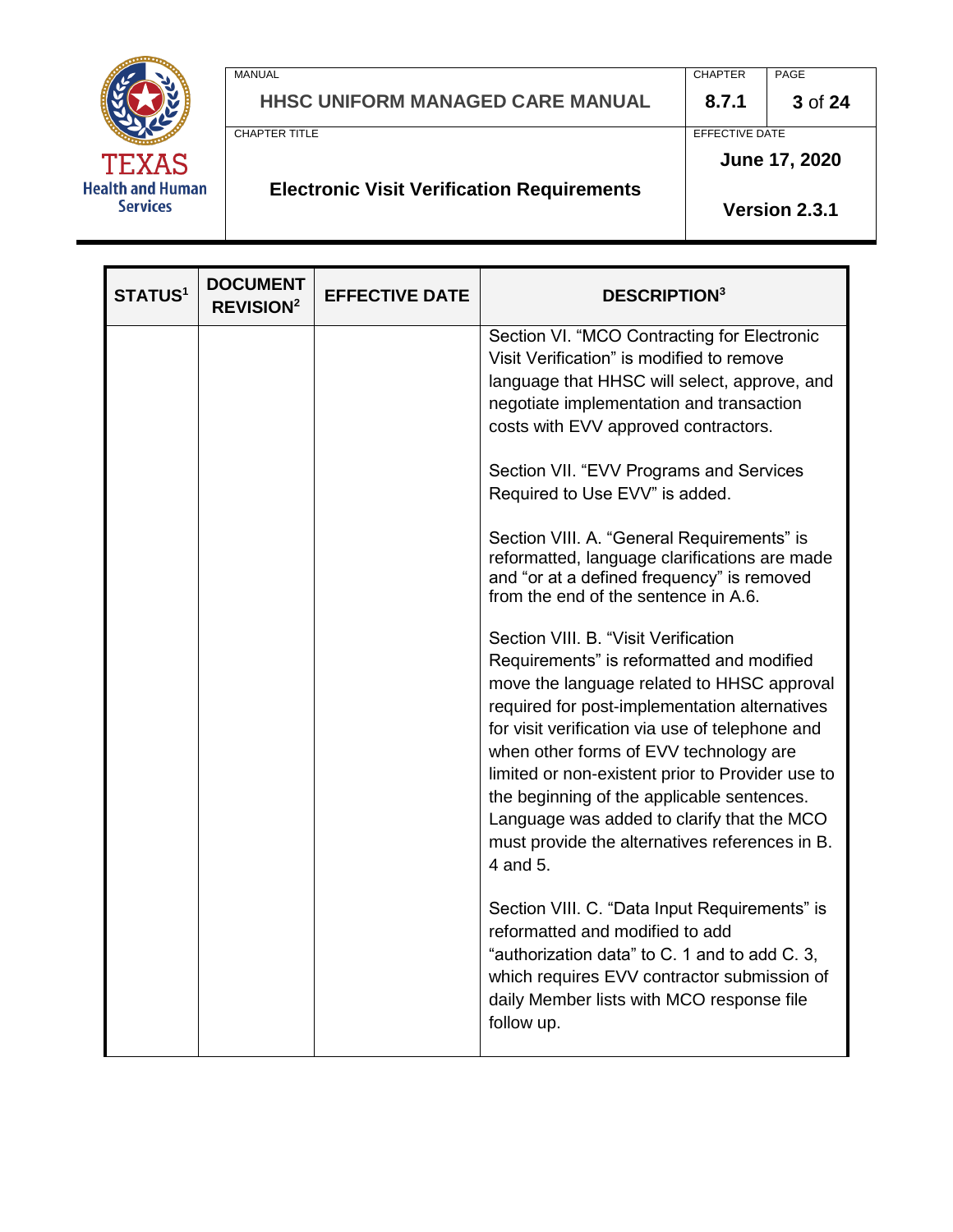

| <b>MANUAL</b>                              | <b>CHAPTER</b> | PAGE    |
|--------------------------------------------|----------------|---------|
| <b>HHSC UNIFORM MANAGED CARE MANUAL</b>    | 8.7.1          | 4 of 24 |
| CHAPTER TITLE                              | EFFECTIVE DATE |         |
|                                            | June 17, 2020  |         |
| Electronic Visit Visitionism Benningeneral |                |         |

# **Electronic Visit Verification Requirements**

**Version 2.3.1**

| <b>STATUS1</b> | <b>DOCUMENT</b><br><b>REVISION<sup>2</sup></b> | <b>EFFECTIVE DATE</b> | <b>DESCRIPTION3</b>                                                                                                                                                |
|----------------|------------------------------------------------|-----------------------|--------------------------------------------------------------------------------------------------------------------------------------------------------------------|
|                |                                                |                       | Section VIII. D. "Training and Support<br>Requirements" is reformatted.                                                                                            |
|                |                                                |                       | Section VIII. E. "Data/Record Access<br>Requirements" is reformatted.                                                                                              |
|                |                                                |                       | Section VIII. F. "Reporting Requirements" is<br>reformatted and removes reference to the<br>EVV vendor monthly report.                                             |
|                |                                                |                       | Section VIII. G. "EVV Appeal Requirements"<br>is added.                                                                                                            |
|                |                                                |                       | Section IX. "MCO Education Requirements" is<br>added.                                                                                                              |
|                |                                                |                       | Previous Section IX. "Provider Compliance<br>Requirements" is removed.                                                                                             |
|                |                                                |                       | Previous Section X. "MCO Member Education<br>Requirements" is removed. This requirement<br>is now addressed in Section IX. "MCO<br><b>Education Requirements."</b> |
|                |                                                |                       | Section X. "EVV Required Data Elements" is<br>added.                                                                                                               |
|                |                                                |                       | Section XI. "MCO EVV Reporting<br>Requirements" is modified to provide new<br>reporting requirement language.                                                      |
|                |                                                |                       | Section XII. "MCO EVV Meeting<br>Requirements" is added.                                                                                                           |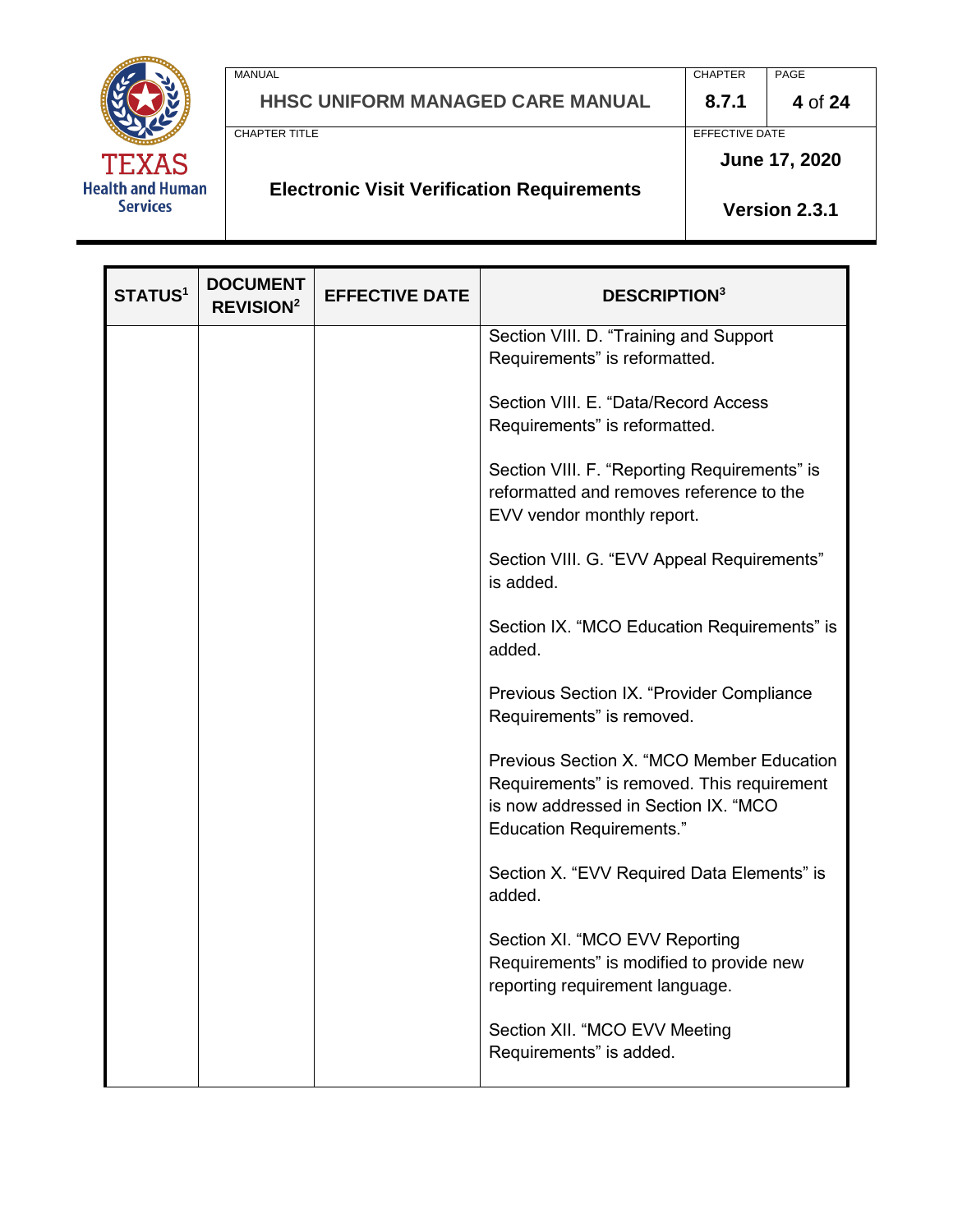

| MANUAL                                            | <b>CHAPTER</b> | PAGE          |
|---------------------------------------------------|----------------|---------------|
| HHSC UNIFORM MANAGED CARE MANUAL                  | 8.7.1          | 5 of 24       |
| CHAPTER TITLE                                     | EFFECTIVE DATE |               |
|                                                   |                | June 17, 2020 |
| <b>Electronic Visit Verification Requirements</b> |                | Version 2.3.1 |

| <b>STATUS1</b> | <b>DOCUMENT</b><br><b>REVISION<sup>2</sup></b> | <b>EFFECTIVE DATE</b> | <b>DESCRIPTION3</b>                                                                                                                                                                                                                                                                                                                                                                                                                                                                                                   |
|----------------|------------------------------------------------|-----------------------|-----------------------------------------------------------------------------------------------------------------------------------------------------------------------------------------------------------------------------------------------------------------------------------------------------------------------------------------------------------------------------------------------------------------------------------------------------------------------------------------------------------------------|
|                |                                                |                       | Section XIII. "MCO EVV Rejected<br>Transactions" is added.<br>Section XIV. "EVV Prospective Reviews" is<br>added.                                                                                                                                                                                                                                                                                                                                                                                                     |
|                |                                                |                       | Section XVI. "MCO EVV Standardization" is<br>added.                                                                                                                                                                                                                                                                                                                                                                                                                                                                   |
| Revision       | 2.3                                            | February 21, 2020     | Chapter 8.7.1 is replaced in its entirety with a<br>new chapter 8.7.1. Many of the changes were<br>made due to restructuring of the EVV<br>Systems within the Medicaid Managed<br>Information System and in preparation for<br>compliance with the Cures Act, including<br>implementation of the following:<br>Updates to MCO Provider compliance<br>oversight<br>Adjust Pre-payment Claim Review to<br>deny any EVV related claims without<br>an EVV visit<br>Add claims matching performed by the<br>EVV Aggregator |
|                |                                                |                       | Add MCO providers sending all EVV-<br>relevant claims to TMHP for matching<br>Add matched claims with match<br>results will be forwarded by TMHP to<br>the MCO                                                                                                                                                                                                                                                                                                                                                        |
|                |                                                |                       | MCOs no longer having contracts with<br>the EVV vendor(s)                                                                                                                                                                                                                                                                                                                                                                                                                                                             |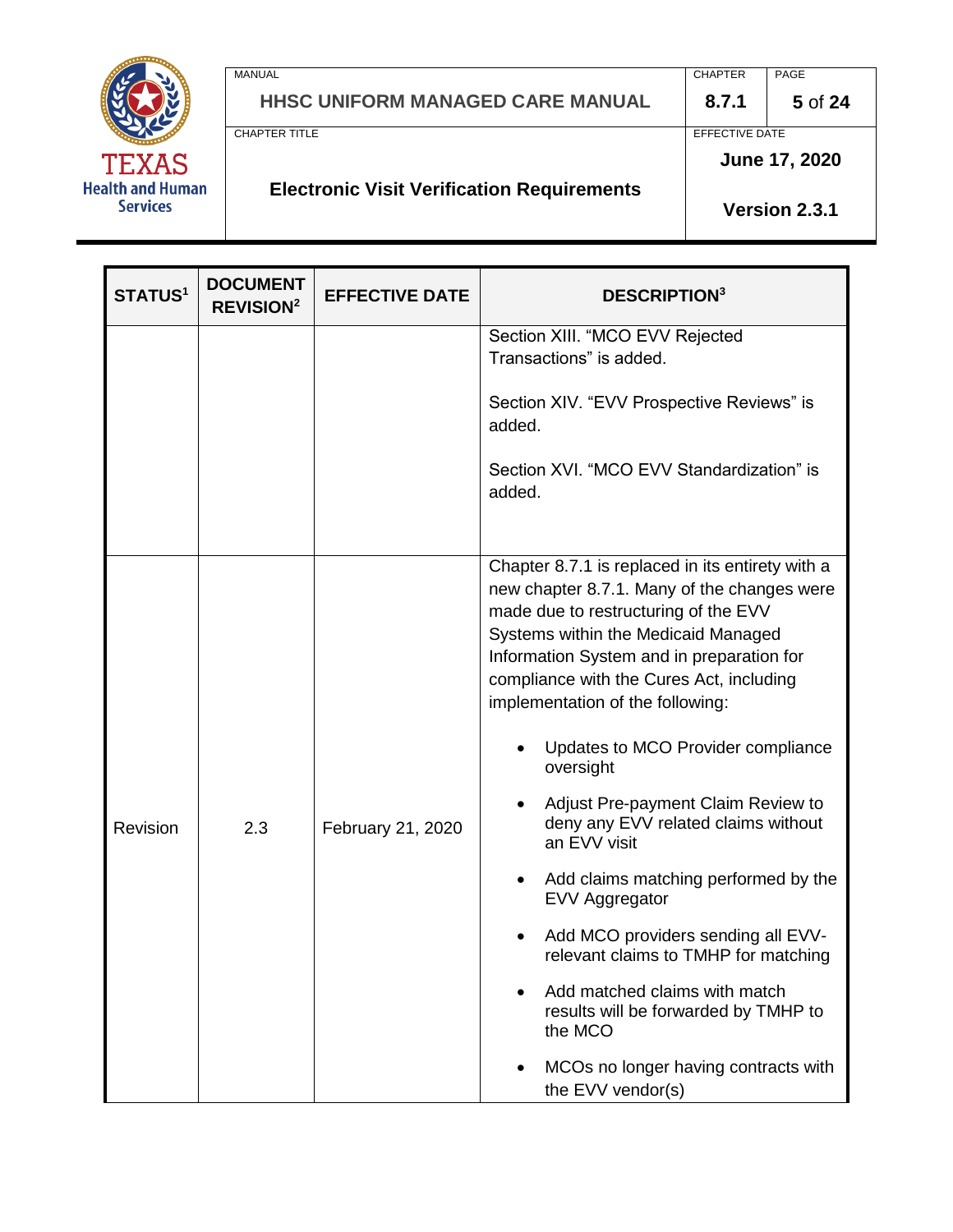

MANUAL PAGE PROPER PROPERTY AND A SERVICE SERVICE SERVICE SERVICE SERVICE SERVICE SERVICE SERVICE SERVICE SERVICE SERVICE SERVICE SERVICE SERVICE SERVICE SERVICE SERVICE SERVICE SERVICE SERVICE SERVICE SERVICE SERVICE SERV **HHSC UNIFORM MANAGED CARE MANUAL 8.7.1 6** of **24** CHAPTER TITLE **EFFECTIVE DATE Electronic Visit Verification Requirements June 17, 2020**

**Version 2.3.1**

| <b>STATUS1</b> | <b>DOCUMENT</b><br><b>REVISION<sup>2</sup></b> | <b>EFFECTIVE DATE</b> | <b>DESCRIPTION3</b>                                                                    |
|----------------|------------------------------------------------|-----------------------|----------------------------------------------------------------------------------------|
|                |                                                |                       | Updated list of services subject to EVV<br>requirements under the federal Cures<br>Act |
| Revision       | 2.3.1                                          | June 17, 2020         | Accessibility approved version.                                                        |

**1** Status should be represented as "Baseline" for initial issuances, "Revision" for changes to the Baseline version, and "Cancellation" for withdrawn versions.

<sup>2</sup> Revisions should be numbered according to the version of the issuance and sequential numbering of the revision—e.g., "1.2" refers to the first version of the document and the second revision.

3 Brief description of the changes to the document made in the revision.

# **I. APPLICABILITY OF CHAPTER**

This chapter applies to Managed Care Organizations (MCOs) participating in the STAR+PLUS, Medicare-Medicaid Dual Demonstration (MMP), STAR Kids, and STAR Health Programs. References to "Medicaid" or the "Medicaid Managed Care Program(s)" apply to the STAR+PLUS, MMP, STAR Kids, and STAR Health Programs. The term "MCO" includes health maintenance organizations (HMOs), exclusive provider organizations (EPOs), insurers, Medicare-Medicaid Plans, and any other entities licensed or approved by the Texas Department of Insurance.

The requirements in this chapter apply to the services identified in section VII of this chapter. Application of the chapter to the Consumer-Directed Services (CDS) option and Service Responsibility Option (SRO) is optional until mandated as part of HHSC's implementation of the 21<sup>st</sup> Century Cures Act.

#### **II. PURPOSE**

The purpose of this chapter is to implement the requirements for the Texas Electronic Visit Verification (EVV) System to electronically verify that the services identified in this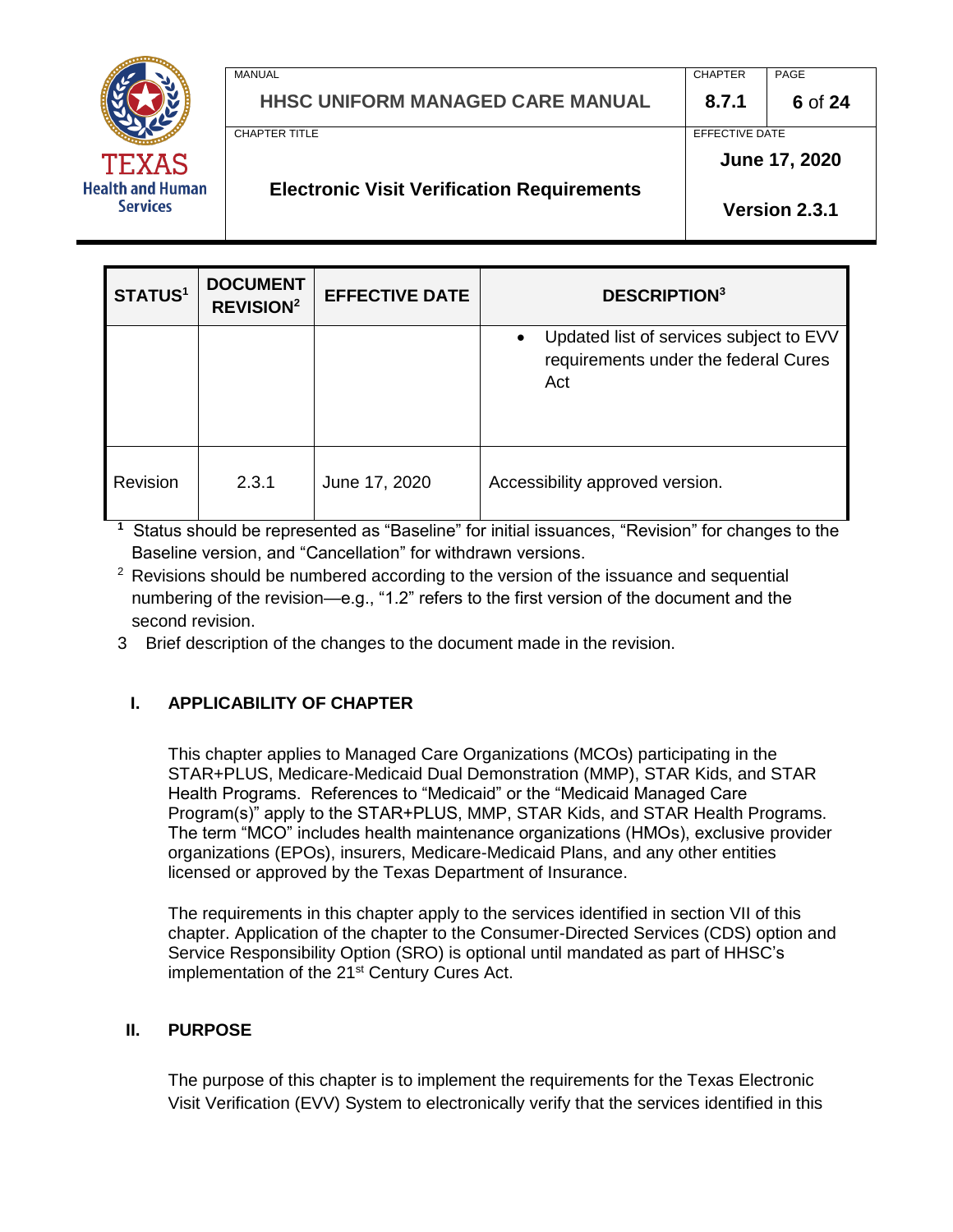|                                            | MANUAL<br><b>HHSC UNIFORM MANAGED CARE MANUAL</b> | <b>CHAPTER</b><br>8.7.1 | PAGE<br><b>7</b> of 24 |
|--------------------------------------------|---------------------------------------------------|-------------------------|------------------------|
|                                            | <b>CHAPTER TITLE</b>                              | EFFECTIVE DATE          |                        |
| <b>TEXAS</b>                               |                                                   |                         | June 17, 2020          |
| <b>Health and Human</b><br><b>Services</b> | <b>Electronic Visit Verification Requirements</b> |                         | Version 2.3.1          |

chapter, or other services identified by the HHSC, are provided to a Member in accordance with a prior authorization or plan of care as applicable to the appropriate program.

Nothing in this chapter is intended to relieve the MCO of its duties to comply with the provisions of its Managed Care Contract with HHSC (Contract). In the event of any conflict between or among the Contract documents, please refer to the order of documents in the General Terms and Conditions of the Contract.

### **III. STATUTORY AND REGULATORY AUTHORITY**

- A. Section 1903(I) of the Social Security Act [42 U.S.C. § 1396b];
- B. Texas Government Code § 531.024172;
- C. Texas Human Resource Code § 161.086;
- D. 1 Texas Administrative Code § 354.1177, "Electronic Visit Verification (EVV) System"; and
- E. 40 Texas Administrative Code §§ 68.101-68.103, "Electronic Visit Verification (EVV) System".

#### **IV. INFORMATIONAL RESOURCES**

Additional resources, including but not limited to, the following:

- A. The Centers for Medicare and Medicaid Services EVV website;
- B. The HHSC EVV Website;
- C. The HHSC EVV Policy Handbook;
- D. The HHSC Managed Care Contracts and Manuals;
- E. The Texas Medicaid Provider Procedures Manual;
- F. The Texas Medicaid Healthcare Partnership (TMHP) EVV website;
- G. The TMHP Learning Management System (LMS);
- H. The HHSC Learning Portal; and,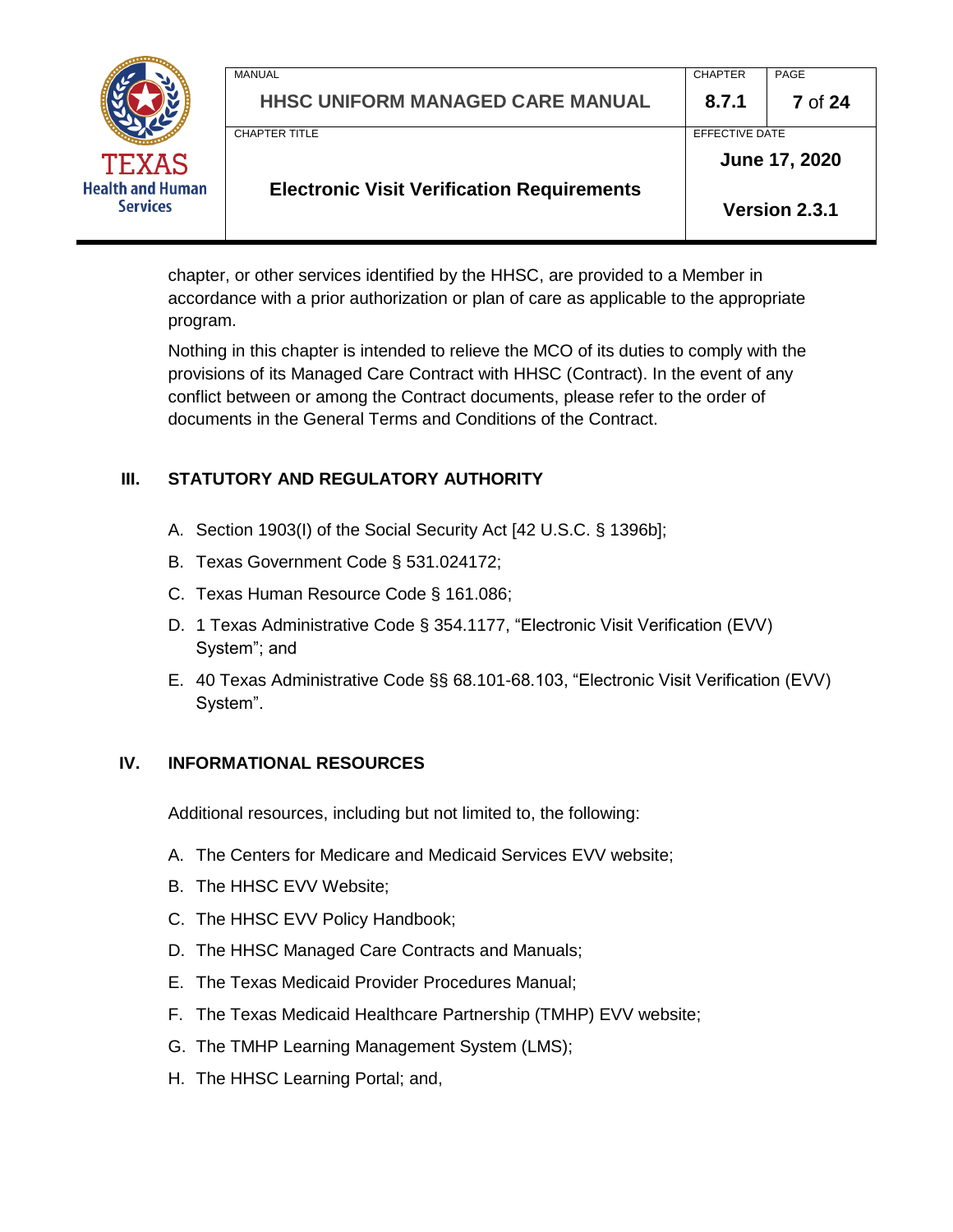

| <b>Electronic Visit Verification Requirements</b> |                | Version 2.3.1 |
|---------------------------------------------------|----------------|---------------|
| CHAPTER TITI F                                    | EFFECTIVE DATE | June 17, 2020 |
| <b>HHSC UNIFORM MANAGED CARE MANUAL</b>           | 8.7.1          | 8 of 24       |
| MANUAL                                            | <b>CHAPTER</b> | PAGE          |

I. The TMHP MCO EVV Requirements and Technical Guide (accessible through the MCO portal in TxMedCentral).

#### **V. BACKGROUND**

MCOs that contract with HHSC must use EVV in accordance with federal and state requirements, including the requirements contained within this chapter. This chapter establishes minimum requirements for MCOs as it relates to EVV. This chapter also establishes minimum requirements with which MCOs must ensure Network Providers comply.

MCOs must adhere to all HHSC EVV requirements, including applicable federal and state laws, rules, and regulations; the HHSC EVV Policy Handbook; the MCO's applicable Contract with HHSC; and the Uniform Managed Care Manual.

#### **VI. DEFINITIONS**

**Alternative Device** means an HHSC-approved device used during a visit for attendant clock in and clock out provided by the EVV vendor at no cost to the Provider or Member.

**Consumer Directed Services (CDS) option** means a service delivery option in which a Member or legally authorized representative (LAR) employs and retains service providers and directs the delivery of eligible managed care program services. A Member participating in the CDS option is required to use a Financial Management Services Agency (FMSA) chosen by the Member or LAR to provide financial management services.

**Electronic Visit Verification (EVV)** means the documentation and verification of service delivery through an EVV System.

**EVV Aggregator** means a centralized database that collects, validates, and stores statewide EVV visit data transmitted by an EVV System.

**EVV Compliance Oversight Review** means the standards created by HHSC which HHSC and MCOs use to monitor Provider compliance with EVV requirements for EVV Usage, EVV Reason Codes, and EVV allowable phone types.

**EVV Portal** means an online system operated by TMHP that allows users to perform searches and view reports associated with EVV visits in the EVV Aggregator.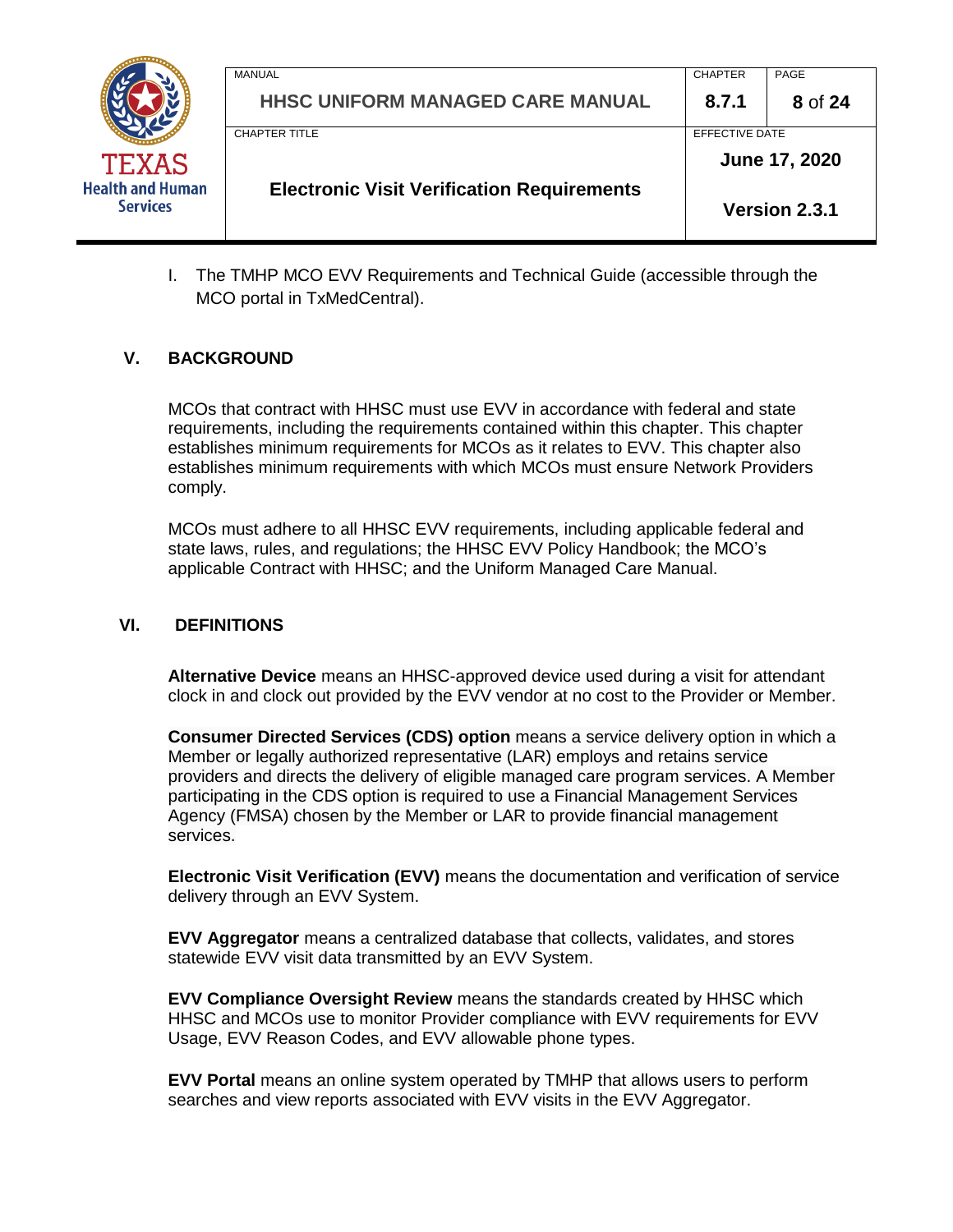

**EVV Proprietary System** means an HHSC-approved EVV System that a program provider or Financial Management Services Agency (FMSA) may opt to use instead of an EVV Vendor System that:

- a) is purchased or developed by a program provider or an FMSA;
- b) is used to exchange EVV information with HHSC or an MCO; and
- c) complies with the requirements of Texas Government Code §531.024172.

**EVV Reason Code** means a standardized HHSC-approved code entered into an EVV System to explain the specific reason a change was made to an EVV Visit Transaction.

**EVV Rejection Codes** means a set of rejection codes that the EVV Aggregator returns to indicate errors found in an EVV Visit Transaction transmitted from the EVV vendor.

**EVV System** means an EVV Vendor System or an EVV Proprietary System used to electronically document and verify the following data elements for a visit conducted to provide a service required to use EVV:

- a) the type of service provided;
- b) the name of the Member who received the service;
- c) the name of the service provider who provided the service;
- d) the date of the service;
- e) the time the service began and ended;
- f) the location, including the address, at which the service was provided; and
- g) other information HHSC determines necessary to ensure the accurate payment of a claim for services as described in the EVV Policy Handbook.

**EVV Usage** means the standards created by HHSC to ensure Provider use of an EVV System as documented in the EVV Policy Handbook.

**EVV Vendor System** means an EVV System provided by an EVV vendor that a program provider or FMSA may select to provide EVV services.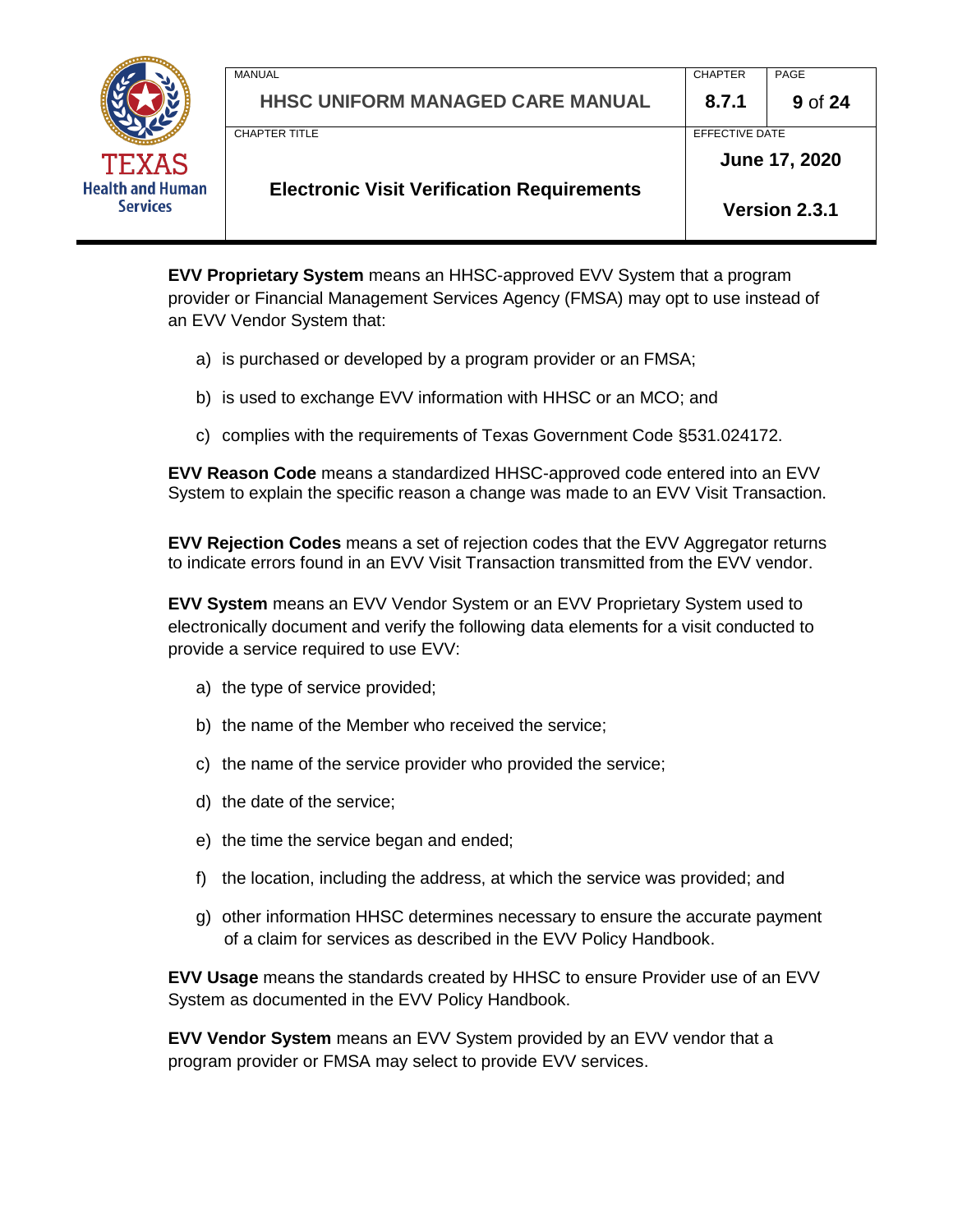

| <b>Electronic Visit Verification Requirements</b> |                | <b>Version 2.3.1</b> |
|---------------------------------------------------|----------------|----------------------|
|                                                   |                | June 17, 2020        |
| CHAPTER TITLE                                     | EFFECTIVE DATE |                      |
| <b>HHSC UNIFORM MANAGED CARE MANUAL</b>           | 8.7.1          | 10 of 24             |
| <b>MANUAL</b>                                     | <b>CHAPTER</b> | PAGE                 |
|                                                   |                |                      |

**EVV Visit Maintenance** means a process that allows edits to certain data elements in an EVV Visit Transaction within an EVV System.

**EVV Visit Transaction** means a data record generated by an EVV System that contains the data elements described in the definition of EVV System for a visit conducted to provide the services required to use EVV.

**Financial Management Services Agency (FMSA)** has the meaning assigned under Attachment A, Article 2 of the Contract.

**MCO Electronic Visit Verification Member Rights and Responsibilities Form** means an HHSC-approved form that details a Member's EVV rights and responsibilities.

**Pre-payment Claim Review** means the process of matching a claim for service which requires the use of EVV against the EVV Visit Transaction before the MCO adjudicates the claim.

**Recoupment** means the recovery of an "overpayment", as defined under 42 C.F.R. §438.6.

**Texas Medicaid Healthcare Partnership (TMHP)** means the HHSC Medicaid claims administrator performing contract services under an agreement with HHSC. TMHP operates the state's Medicaid Management Information System (MMIS), which houses the EVV Aggregator and EVV Portal.

**Trading Partner** means an entity such as an MCO, Provider, or EVV vendor given access to TMHP systems to exchange electronic transactions utilizing established secure interfaces.

**Written Notification** or **in writing** means by letter, email, or fax; unless specifically noted otherwise.

#### **VII. MCO PROGRAMS AND SERVICES REQUIRED TO USE EVV**

The MCO must ensure the use of EVV for the following managed care programs and service delivery options and any other service required by federal or state mandates. The MCO must use the most current HHSC EVV Service Bill Codes table found on the HHSC EVV website.

A. STAR Health Program services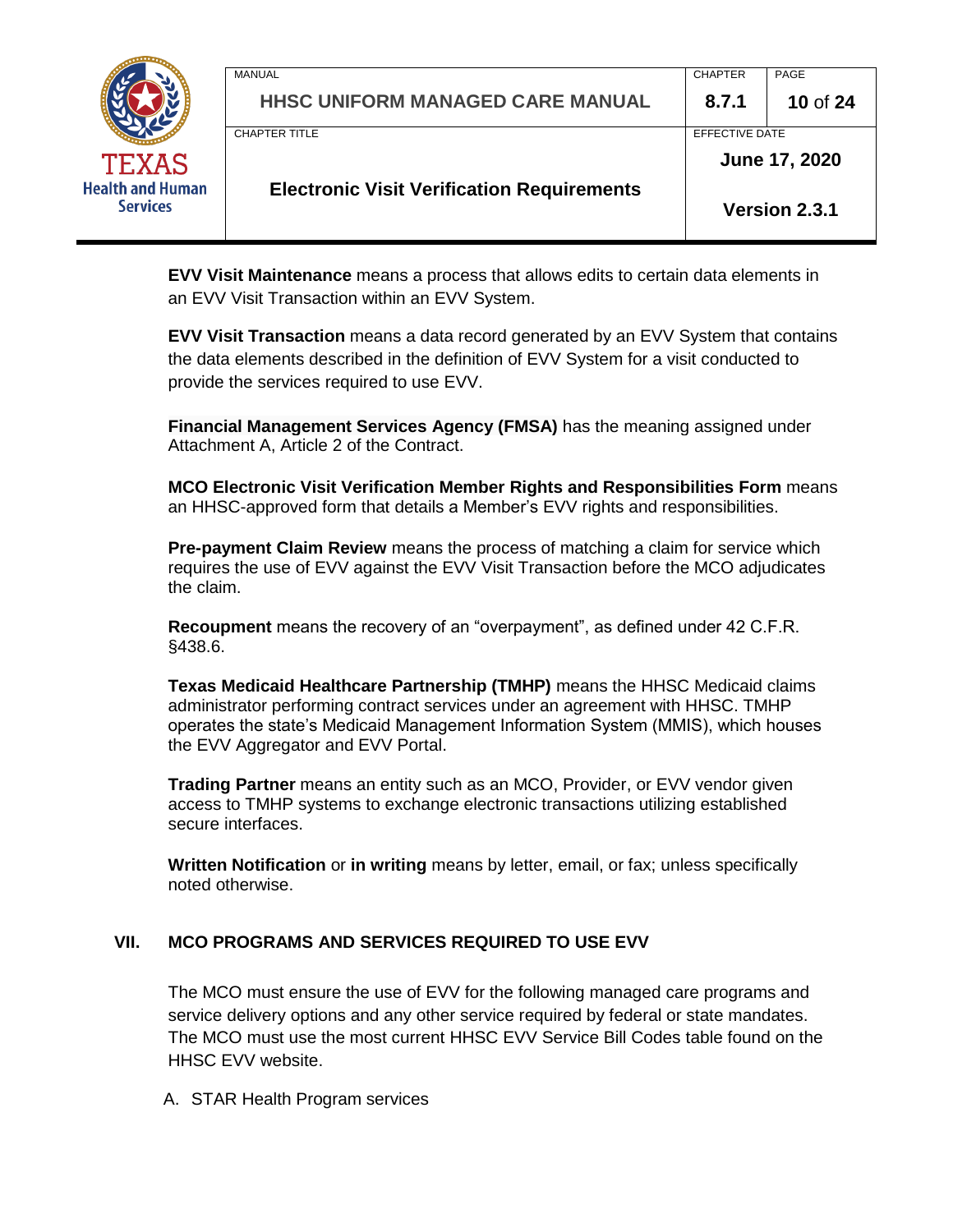

MANUAL PAGE PROPER PROPERTY AND A SERVICE SERVICE SERVICE SERVICE SERVICE SERVICE SERVICE SERVICE SERVICE SERVICE SERVICE SERVICE SERVICE SERVICE SERVICE SERVICE SERVICE SERVICE SERVICE SERVICE SERVICE SERVICE SERVICE SERV **HHSC UNIFORM MANAGED CARE MANUAL 8.7.1 11** of **24** CHAPTER TITLE **EFFECTIVE DATE Electronic Visit Verification Requirements June 17, 2020 Version 2.3.1**

- 1. Community First Choice (CFC) Personal Assistance Services (PAS);
- 2. CFC Habilitation (HAB);
- 3. Personal Care Services (PCS); and
- 4. Medically Dependent Children's Program (MDCP) STAR Health covered service:
	- a. in-home respite; and
	- b. flexible family support;
- B. STAR Kids Program services
	- 1. CFC PAS;
	- 2. CFC HAB;
	- 3. PCS; and
	- 4. MDCP STAR Kids covered service:
		- a) in-home respite care; and
		- b) flexible family support;
- C. STAR+PLUS services:
	- 1. personal assistance services;
	- 2. CFC PAS; and
	- 3. CFC HAB;
- D. STAR+PLUS HCBS Program services:
	- 1. in-home respite care;
	- 2. protective supervision; and
	- 3. personal assistance services.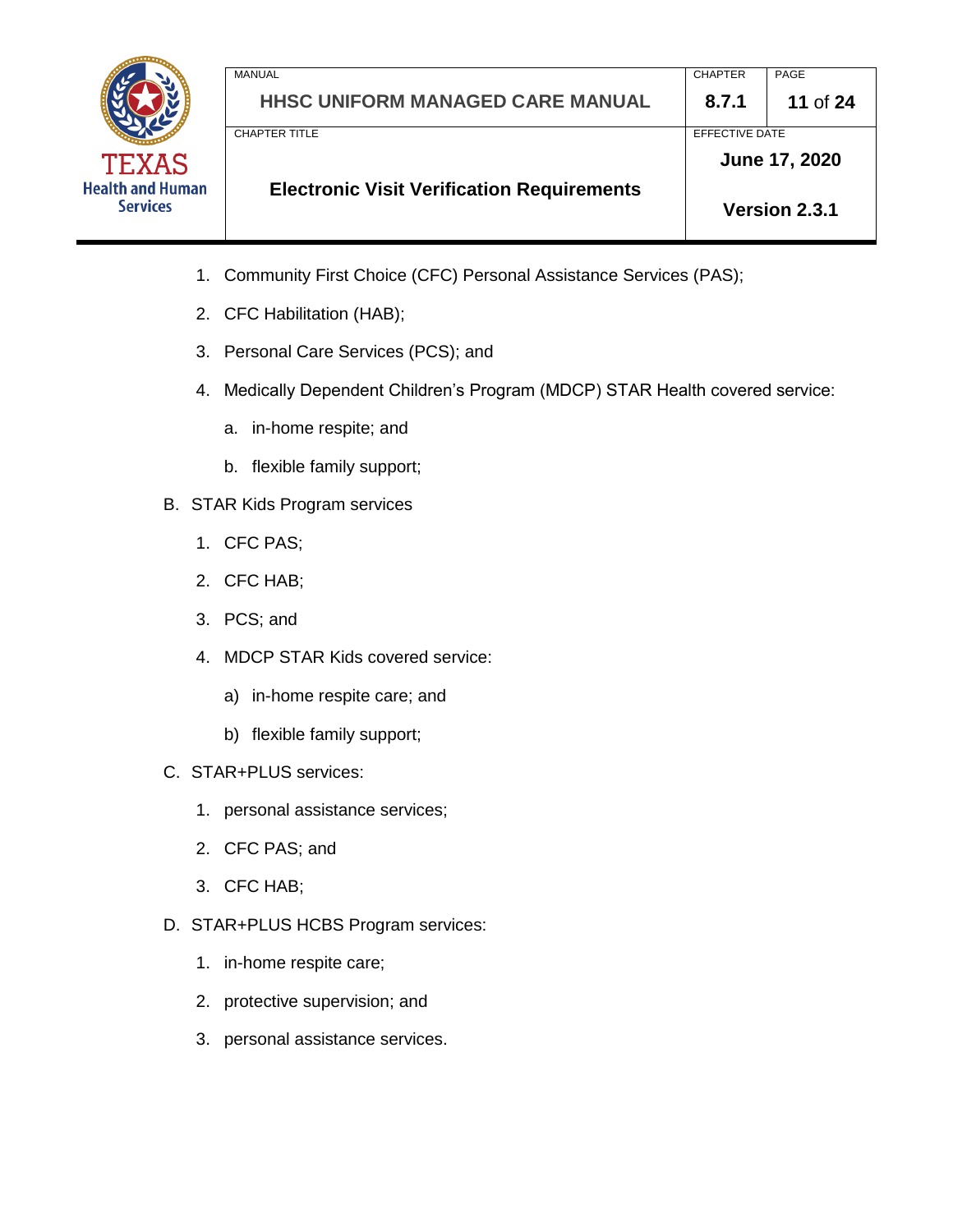

|                                         |                | June 17, 2020   |
|-----------------------------------------|----------------|-----------------|
|                                         |                |                 |
| CHAPTER TITLE                           | EFFECTIVE DATE |                 |
| <b>HHSC UNIFORM MANAGED CARE MANUAL</b> | 8.7.1          | <b>12 of 24</b> |
| <b>MANUAL</b>                           | <b>CHAPTER</b> | PAGE            |

#### **VIII. EVV PROVIDER REQUIREMENTS**

The MCO must ensure, through its Provider Contract, Provider Contract oversight, including review of standard EVV system reports, and Provider education, that Providers comply with all EVV requirements. At a minimum, the MCO must ensure the following:

- A. Providers select an EVV Vendor System unless the Provider has received written approval from HHSC to use an EVV Proprietary System.
- B. The MCO does not pass any EVV related costs to Providers and Members.
- C. The Provider follows the requirements in this chapter, including those stated below:
	- 1. Uses an EVV System to electronically document the delivery of a service for which the use of EVV is required;
	- 2. Complies with all EVV requirements specified in the HHSC EVV Policy Handbook;
	- 3. Gives the MCO access to EVV documentation related to the MCO's Member or provides a copy of that documentation at no charge to the MCO;
	- 4. Completes all required EVV training;
	- 5. Meets and maintains the minimum HHSC EVV Usage score, as specified in the HHSC EVV Policy Handbook, on a quarterly basis;
	- 6. Uses the most appropriate EVV Reason Codes to resolve visit exceptions, including documenting required free text;
	- 7. Ensures all required data elements in a EVV Visit Transaction are correct and accepted in the EVV Aggregator prior to billing for services;
	- 8. Notifies the MCO in writing of any ongoing issues with an EVV vendor or unresolved issues with the EVV System;
	- 9. Notifies a Member's Service Coordinator if the Member does not allow the attendant to clock in and clock out of the EVV System using an approved EVV data capture method for example: home landline phone, mobile application, or Alternative Device).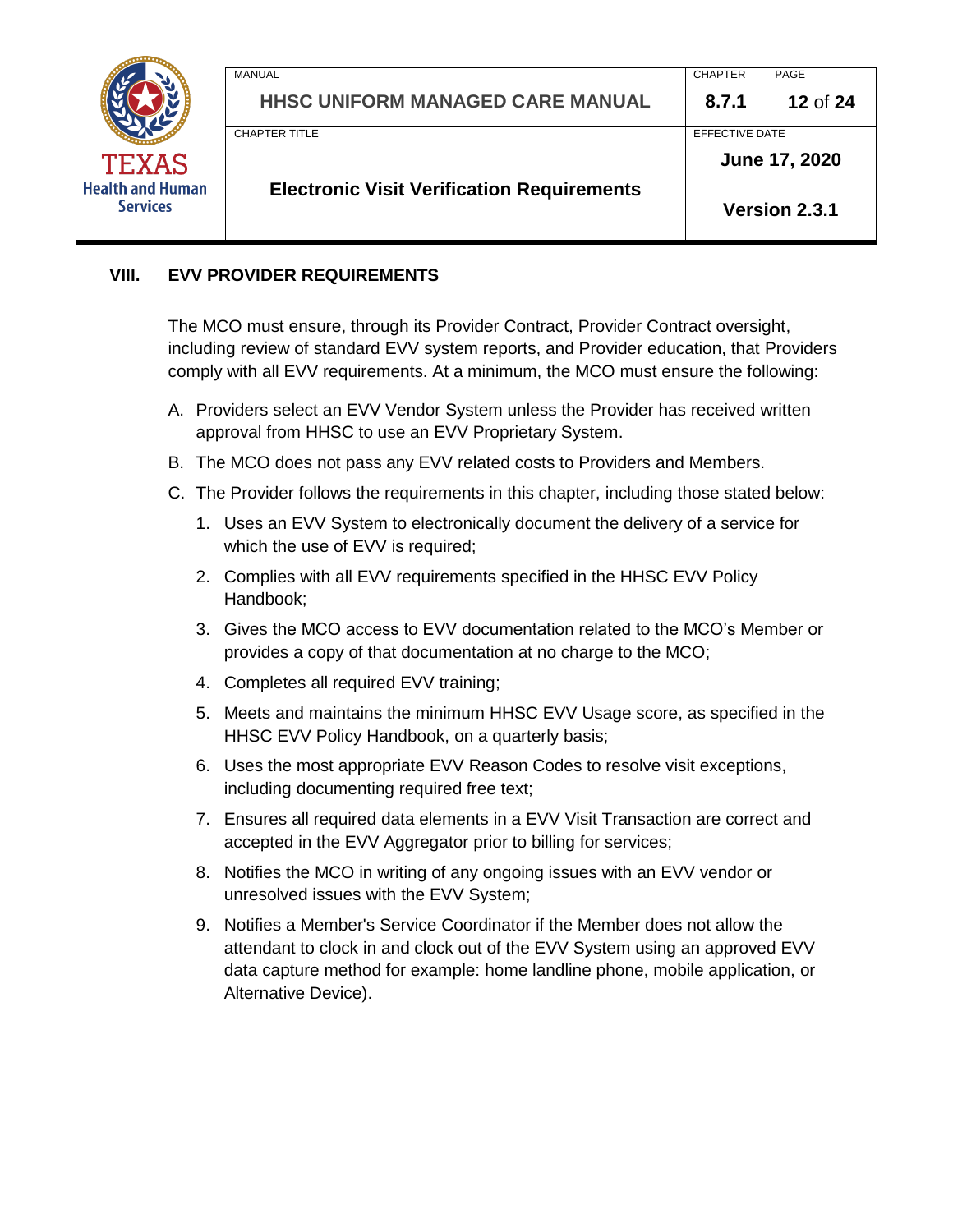

|                                         | EFFECTIVE DATE | June 17, 2020 |
|-----------------------------------------|----------------|---------------|
|                                         |                |               |
|                                         |                |               |
| <b>HHSC UNIFORM MANAGED CARE MANUAL</b> | 8.7.1          | 13 of 24      |
|                                         | <b>CHAPTER</b> | PAGE          |
|                                         |                |               |

# **IX. EVV VISIT MAINTENANCE UNLOCK REQUEST PROCESS**

- A. Written process. The MCO must have a written EVV Visit Maintenance unlock request process that aligns with the HHSC EVV Visit Maintenance Unlock Request Policy to allow Providers to request to edit EVV Visit Transactions after the standard 60 Day EVV Visit Maintenance period has passed. The EVV Visit Maintenance unlock request process must include steps for the Providers to request that the MCO approve reopening EVV Visit Maintenance and steps to take when the MCO denies the Provider's EVV Visit Maintenance unlock request.
- B. Posting process. The MCO must post the EVV Visit Maintenance unlock request process on the MCO's Provider Portal or EVV webpage, as applicable.
- C. Timeframes. The MCO must process EVV Visit Maintenance unlock requests, including providing a written notification to the Provider of the outcome of the request, within the following timeframes:
	- 1. Ten Business Days after receipt of a secure and complete request by the Provider, or
	- 2. Thirty Business Days after receipt of a secure and complete request from the Provider, if the Provider submitted the request as supporting documentation with an Appeal, including a reconsideration.
- D. Request for additional information. The MCO must allow the Provider at least five Business Days to respond to any MCO requests for additional information or fifteen Business Days if the MCO requests the supporting documentation as part of an Appeal, including a reconsideration.
- E. Notification process. The MCO must notify the EVV Vendor within three Business Days of the approved EVV Visit Maintenance unlock requests and which data elements to unlock for editing.
- F. Approval process. The MCO must approve EVV Visit Maintenance unlock requests under the following circumstances:
	- 1. When the MCO previously provided incorrect or incomplete information on the prior authorization for a Member and the updated authorization will require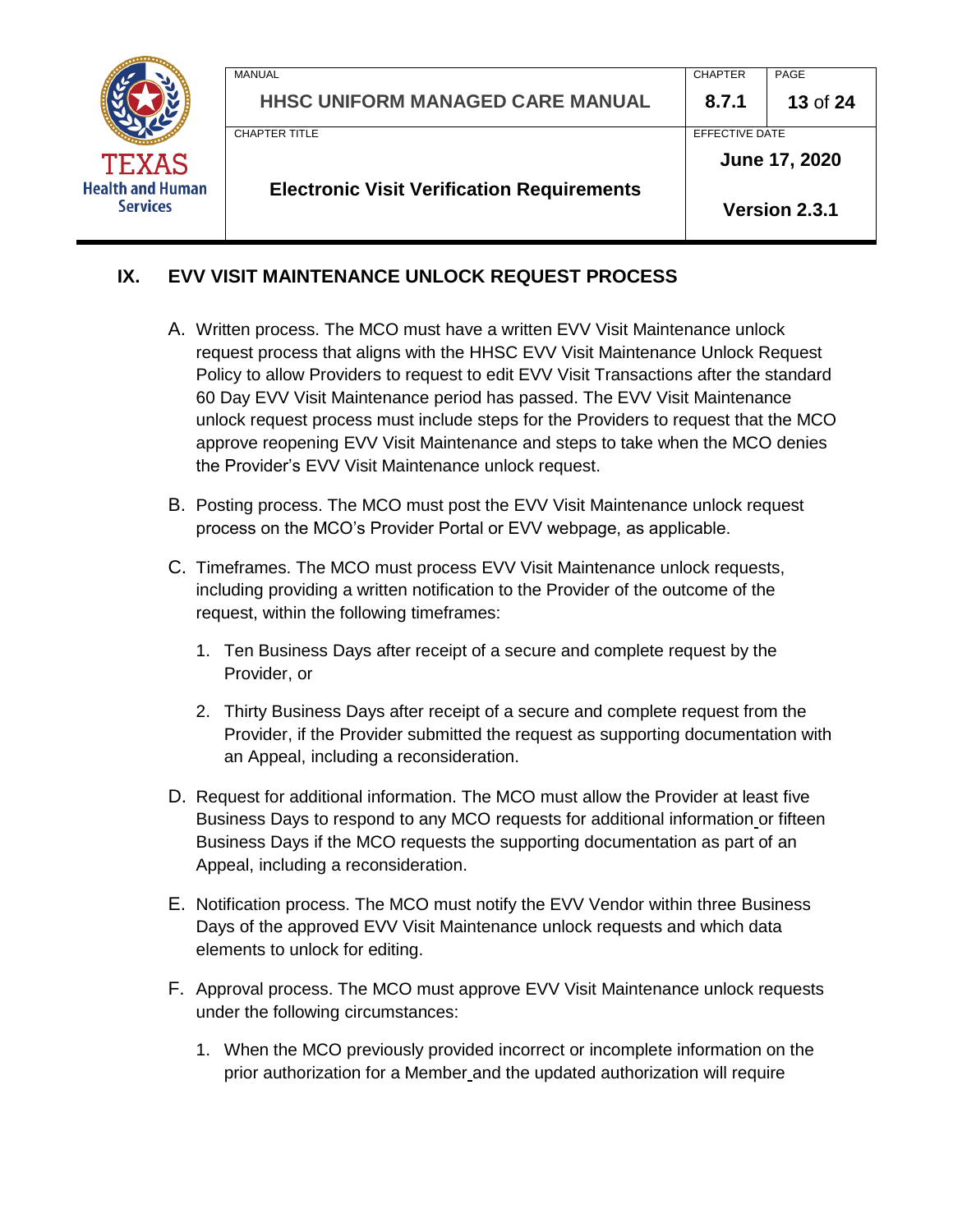

MANUAL PAGE PROPER PROPERTY AND A SERVICE SERVICE SERVICE SERVICE SERVICE SERVICE SERVICE SERVICE SERVICE SERVICE SERVICE SERVICE SERVICE SERVICE SERVICE SERVICE SERVICE SERVICE SERVICE SERVICE SERVICE SERVICE SERVICE SERV **HHSC UNIFORM MANAGED CARE MANUAL 8.7.1 14** of **24** CHAPTER TITLE **EFFECTIVE DATE Electronic Visit Verification Requirements June 17, 2020 Version 2.3.1**

updates to EVV Visit Transactions outside the EVV Visit Maintenance window of 60 Days prior to the current date;

- 2. When the MCO submits a retroactive authorization for a Member that will require the Provider to resubmit EVV Visit Transactions or claims; and,
- 3. Upon request by HHSC and within the timeframe specified in the HHSC request.
- G. Retroactive authorization process. When the MCO issues a retroactive authorization for a Member with an effective or start date greater than 60 Days prior to the date the MCO issues the retroactive authorization, the result of which requires the Provider to make changes to EVV Visit Transactions which have already occurred, the MCO must approve a EVV Visit Maintenance unlock request, for example, when an authorization retroactively changes the bill code and modifier combination.

To complete the EVV Visit Maintenance unlock request process for a retroactive authorization, the MCO must:

- 1. Identify and document all existing EVV Visit Transactions and data elements affected by the change.
- 2. Record the affected EVV Visit Transactions in a pre-approved EVV Visit Maintenance unlock request spreadsheet and submit it to the Provider within 10 Business Days of issuing the retroactive authorization for the Provider's review and confirmation.
- 3. Upon the Provider's confirmation, submit the approved EVV Visit Maintenance unlock spreadsheet and notification to the Provider and EVV vendor for processing.
- 4. Notify the Provider of the process and timeframes to correct the identified EVV Visit Transactions and resubmit claims to avoid Recoupment of prior reimbursements. MCO must include adequate time for the Provider to correct and re-export EVV Visit Transactions to the EVV Aggregator and submit corrected claims.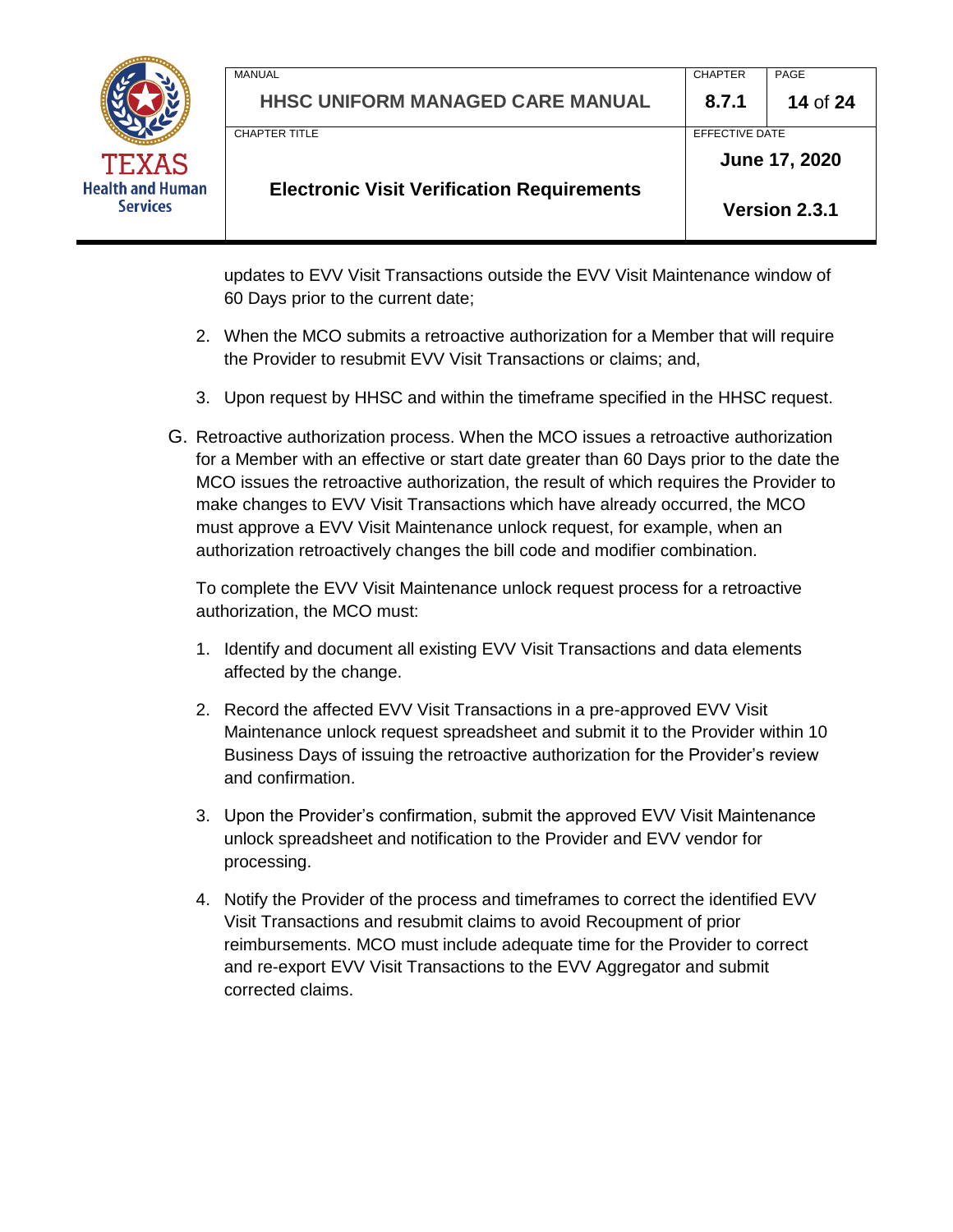

| CHAPTER TITLE |                                         | EFFECTIVE DATE | June 17, 2020 |
|---------------|-----------------------------------------|----------------|---------------|
|               |                                         |                |               |
|               |                                         |                |               |
|               | <b>HHSC UNIFORM MANAGED CARE MANUAL</b> | 8.7.1          | 15 of 24      |
| MANUAL        |                                         | <b>CHAPTER</b> | PAGE          |

# **X. MCO EDUCATION REQUIREMENTS**

#### **A. MCO Education Requirements for Members**

- 1. The MCO must educate all Members required to use EVV during the initial assessment and thereafter during the annual reassessments, using, at a minimum, the MCO Electronic Visit Verification Member Rights and Responsibilities Form (Form 1718).
- 2. The MCO must make all EVV Member education materials available for review by HHSC upon request within a timeframe specified by HHSC.
- 3. The MCO and the Member must sign the Form 1718 during the initial assessment and annual reassessments. Should the Member refuse to sign the form, the MCO must:
	- a) Document the Member's refusal to sign the Form 1718;
	- b) Leave a copy of Form 1718 with the Member or deliver a copy through the mail; and,
	- c) Follow the MCO's established process for Member noncompliance.
- 4. If a Provider notifies the MCO of the Member's noncompliance with EVV requirements, the MCO Service Coordinator must meet with the Member and the Provider, as applicable, to discuss the EVV requirements. At a minimum, the MCO must ensure the following steps are taken:
	- a) Within five Business Days after the meeting, the MCO Service Coordinator must document the results of the discussion and any actions agreed upon to be taken by the Member to become compliant with EVV requirements;
	- b) Within seven Business Days of the meeting, the Service Coordinator must provide a copy of the documentation to the Member and Provider; and,
	- c) the MCO established process for Member noncompliance must be followed.
- 5. The MCO must include a specific EVV informational section, including Member EVV requirements, within its Member Handbook and within its online Member Portal or EVV webpage, as applicable. The specific EVV informational section(s) must be updated at least annually.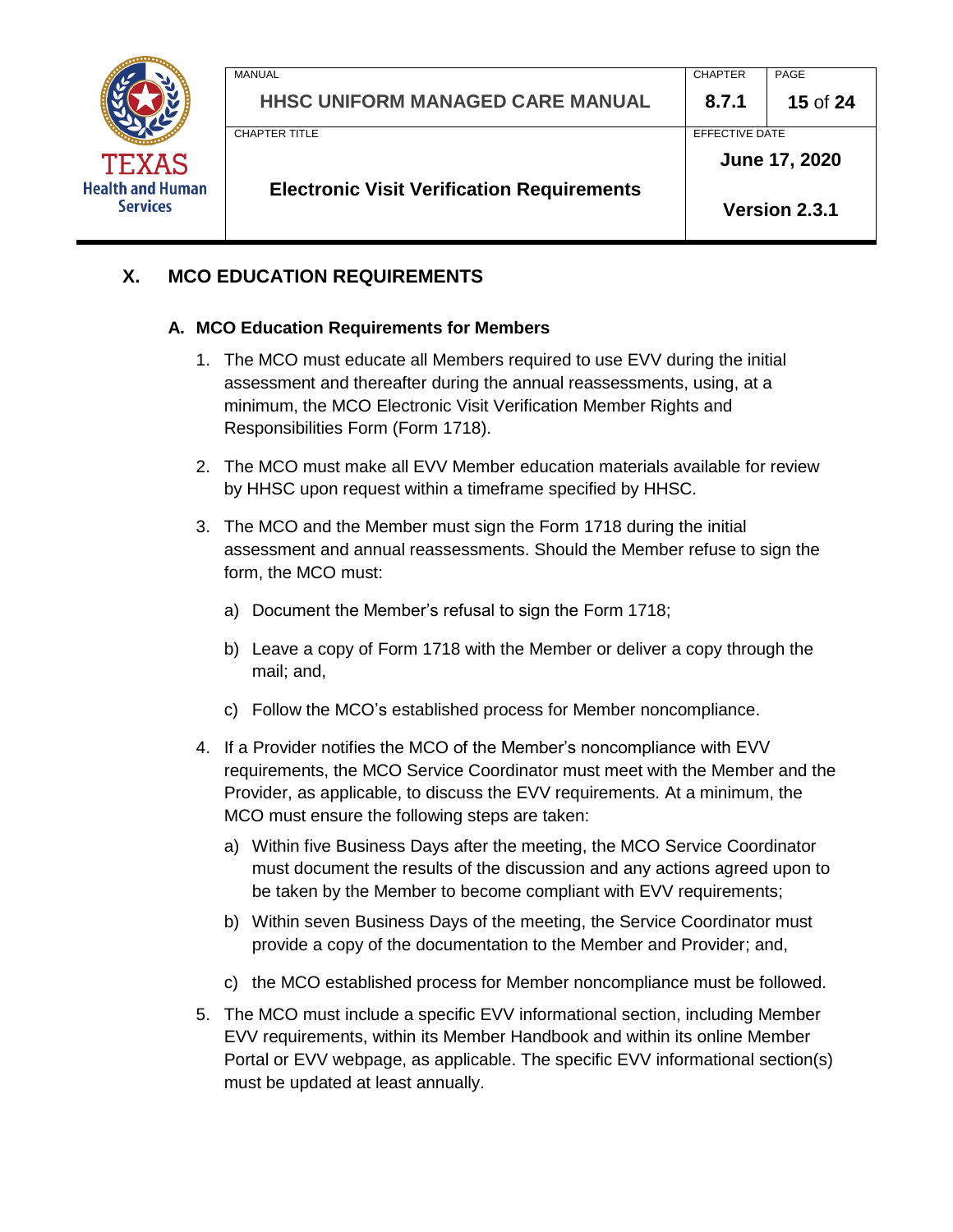

MANUAL PAGE PROPER PROPERTY AND A SERVICE SERVICE SERVICE SERVICE SERVICE SERVICE SERVICE SERVICE SERVICE SERVICE SERVICE SERVICE SERVICE SERVICE SERVICE SERVICE SERVICE SERVICE SERVICE SERVICE SERVICE SERVICE SERVICE SERV **HHSC UNIFORM MANAGED CARE MANUAL 8.7.1 16** of **24** CHAPTER TITLE **EXECUTE EFFECTIVE DATE Electronic Visit Verification Requirements June 17, 2020 Version 2.3.1**

6. The MCO must perform educational outreach to Members upon HHSC's request.

#### **B. MCO Education Requirements for Providers**

- 1. The MCO must make all EVV Provider educational materials available to HHSC for review, upon request, within the HHSC timeframe noted in the request.
- 2. The MCO must make all EVV Provider educational materials available on the MCO's Provider Portal or EVV webpage, as applicable.
- 3. The MCO must educate all Providers, at a minimum, about the following:
	- a) All programs and services required to use EVV;
	- b) All HHSC EVV policies as specified in the HHSC EVV Policy Handbook;
	- c) MCO EVV Visit Maintenance unlock request process; and
	- d) All new or revised MCO EVV procedures and policies.
- 4. The MCO must perform educational outreach to Providers upon request by a Provider or HHSC.
- 5. The MCO must have a specific EVV section within the MCO's Provider Portal or EVV webpage that the MCO updates at least once a year and that includes the following information:
	- a) All HHSC notifications and policy updates;
	- b) All available MCO and HHSC EVV training opportunities, schedules, and training materials;
	- c) All EVV support resources, including MCO Service Coordinator contact information;
	- d) EVV contact information for entities involved in the EVV System, including HHSC, TMHP and EVV vendors;
	- e) The MCO's EVV Visit Maintenance unlock request process;
	- f) How to file an EVV related Provider Complaint in accordance with the Contract;
	- g) How to file an EVV related Provider Appeal in accordance with the Contract; and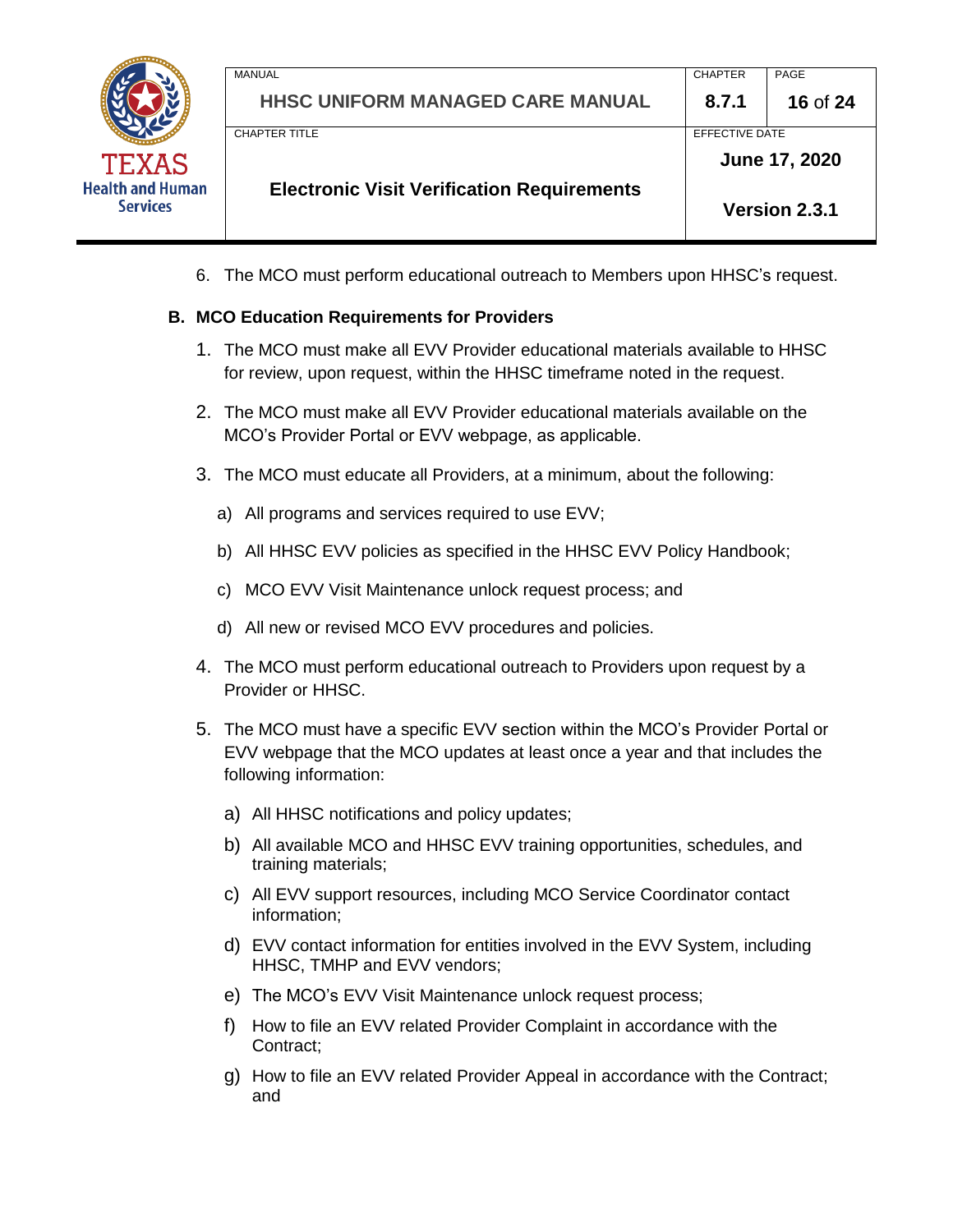|                                            | MANUAL                                            | <b>CHAPTER</b>        | PAGE          |
|--------------------------------------------|---------------------------------------------------|-----------------------|---------------|
|                                            | <b>HHSC UNIFORM MANAGED CARE MANUAL</b>           | 8.7.1                 | 17 of 24      |
|                                            | <b>CHAPTER TITLE</b>                              | <b>EFFECTIVE DATE</b> |               |
| <b>TEXAS</b>                               |                                                   |                       | June 17, 2020 |
| <b>Health and Human</b><br><b>Services</b> | <b>Electronic Visit Verification Requirements</b> |                       | Version 2.3.1 |
|                                            |                                                   |                       |               |

- h) Notice of any new or revised MCO EVV procedures and policies.
- 6. The MCO must post on the EVV section of the Provider Portal or EVV webpage a quarterly summary of the EVV Compliance Oversight Reviews by the last Business Day of the third month that follows the end of the fiscal year report quarter. The first quarterly summary will be for quarter one of fiscal year 2020. The summary must include:
	- a) The total number of Provider compliance oversight reviews completed by type including EVV Usage Reviews, EVV Reason Code Reviews, Required Free Text Reviews, and EVV Allowable Phone Identification Reviews;
	- b) The total number of Providers not compliant with HHSC EVV policy requirements by type;
	- c) The total number of Providers compliant with HHSC EVV policy requirements by type;
	- d) The top five reasons (from zero to five) that the MCO denied EVV-relevant claims including, but not limited to, EVV claims that match result codes returned from the EVV Aggregator; and
	- e) The top five reasons (from zero to five) for the MCO Recoupment of EVVrelevant claims.
- 7. The MCO must give Providers written notice at least 60 Days before a new or revised EVV policy may take effect, unless otherwise directed by HHSC.
- 8. The MCO must notify Providers of billing requirements the Provider must follow when submitting claims for services which require the use of EVV.

#### **XI. EVV CLAIMS**

A. The EVV Aggregator will perform all pre-payment claims matching for EVV-relevant claims by claim line item. The MCO must comply with the HHSC EVV Claims Matching Policy and must use the claims match result code provided to the MCO by TMHP as the only valid method for identifying an EVV claims match.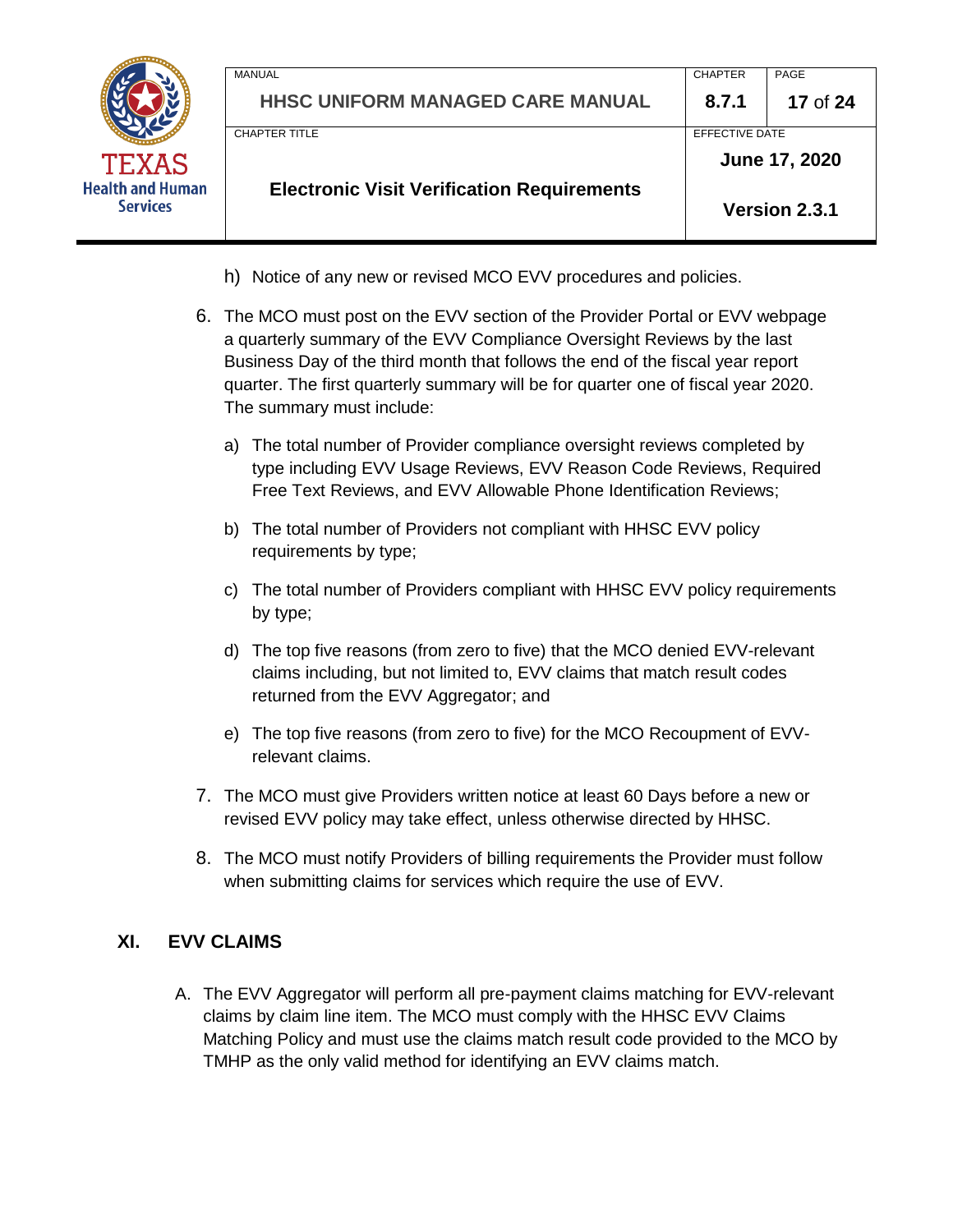

MANUAL PAGE PROPER PROPERTY AND A SERVICE SERVICE SERVICE SERVICE SERVICE SERVICE SERVICE SERVICE SERVICE SERVICE SERVICE SERVICE SERVICE SERVICE SERVICE SERVICE SERVICE SERVICE SERVICE SERVICE SERVICE SERVICE SERVICE SERV **HHSC UNIFORM MANAGED CARE MANUAL 8.7.1 18** of **24** CHAPTER TITLE **EFFECTIVE DATE Electronic Visit Verification Requirements June 17, 2020 Version 2.3.1**

- B. The MCO must not pay any claims without a matching EVV Visit Transaction reported by the EVV Aggregator.
- C. The MCO must ensure that Providers submit claims for services required to use EVV to the TMHP claims management system to facilitate claims matching by the EVV Aggregator.
- D. The MCO must not accept and must reject or deny any claims for EVV services submitted by the Provider to the MCO. The Provider must submit claims directly to TMHP.
- E. Once the EVV Aggregator has performed the EVV claims match, TMHP will transmit all EVV claims and claims match result codes to the appropriate MCO for further claim adjudication, as specified in the TMHP MCO EVV Requirements and Technical Guide.
- F. The MCO must use the EVV Aggregator claims matching process result codes provided with the managed care EVV relevant claim in its communications with the Provider to indicate a 'Match' or a 'No Match'. If the EVV Aggregator returns a 'No Match', the MCO must return the claims matching result code(s) to the Provider to indicate the reason for the 'No Match' and the subsequent denial of the claim.
- G. The MCO must communicate the EVV standard Claim Adjustment Reason Code (CARC) and associated Remittance Advise Remark Code (RARC) as indicated by the EVV match result code to Providers in the written notice of claim denials.

# **XII. EVV AGGREGATOR**

The MCO must use data collected by the EVV Aggregator to conduct EVV Compliance Oversight Reviews for Providers. The MCO must use the data stored in the EVV Aggregator as the EVV System of record for compliance oversight reviews. The MCO may also access standard reports within the EVV System(s) according to applicable system access and data use agreements with the EVV vendors or EVV proprietary system operators.

#### **A. EVV Visit Transaction Validation**

The EVV Aggregator will collect, validate and store all EVV Visit Transactions transmitted by EVV Systems. The EVV Aggregator will: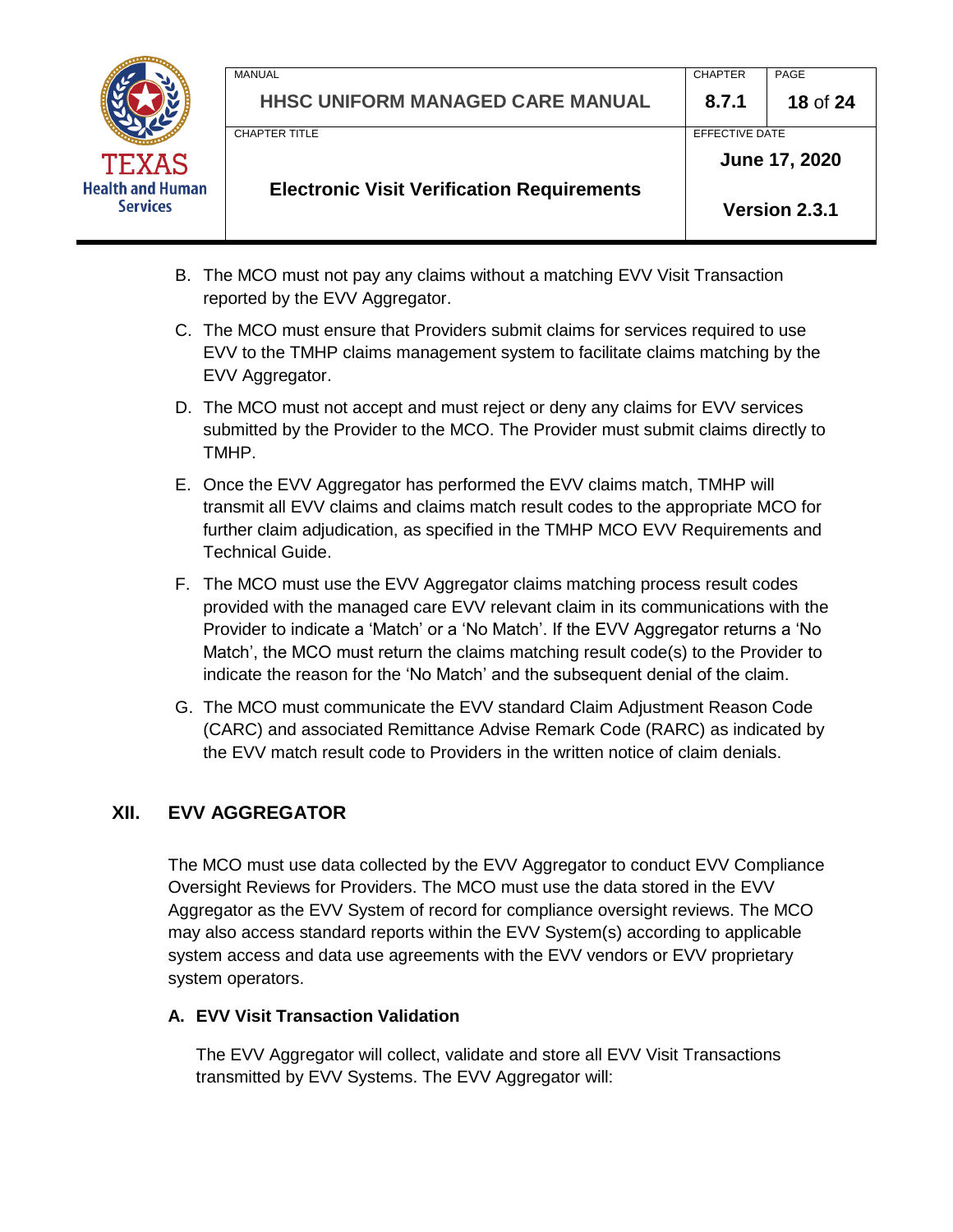

MANUAL PAGE PROPER PROPERTY AND A SERVICE SERVICE SERVICE SERVICE SERVICE SERVICE SERVICE SERVICE SERVICE SERVICE SERVICE SERVICE SERVICE SERVICE SERVICE SERVICE SERVICE SERVICE SERVICE SERVICE SERVICE SERVICE SERVICE SERV **HHSC UNIFORM MANAGED CARE MANUAL 8.7.1 19** of **24** CHAPTER TITLE **EFFECTIVE DATE Electronic Visit Verification Requirements June 17, 2020 Version 2.3.1**

- 1. Transmit validated Provider contract or enrollment data to EVV Systems;
- 2. Accept or reject EVV Visit Transactions using standardized validation edits;
- 3. Return results of EVV Visit Transaction edits to the appropriate EVV System to indicate an accepted or rejected transaction, which may require remediation by the Provider; and
- 4. Store all accepted and rejected EVV Visit Transactions.

#### **B. EVV Claims Submission and Claims Matching**

The EVV Aggregator will perform pre-payment claims matching for services required to use EVV and forward all submitted claims and the matching results to the MCO. The MCO is responsible for final adjudication of forwarded claims.

- 1. The MCO must require Providers to submit EVV relevant claims to TMHP using either TexMedConnect or Electronic Data Interchange (EDI) for claims matching to be performed.
- 2. The MCO must either reject or deny an EVV relevant claim that is submitted directly to the MCO and redirect the Provider to resubmit the claim directly to TMHP.
- 3. The EVV Aggregator claims matching process will only return a 'Match' result when the claim data and the corresponding EVV Visit Transaction in the EVV Aggregator match on all applicable data elements. The EVV Aggregator will use the following critical data elements in the claims match process:
	- a) National Provider Identifier (NPI) or Atypical Provider Identifier (API)
	- b) Date of service
	- c) Medicaid Identifier (ID)
	- d) Healthcare Common Procedure Coding System (HCPCS)
	- e) Modifier(s) (if applicable)
	- f) Billed Units (may not apply for all services, for example CDS services)
- 4. If any of the critical data elements on the claim do not match the same data elements in a corresponding EVV Visit Transaction, the claims matching process will return a 'No Match' result. The MCO must deny a claim when the claims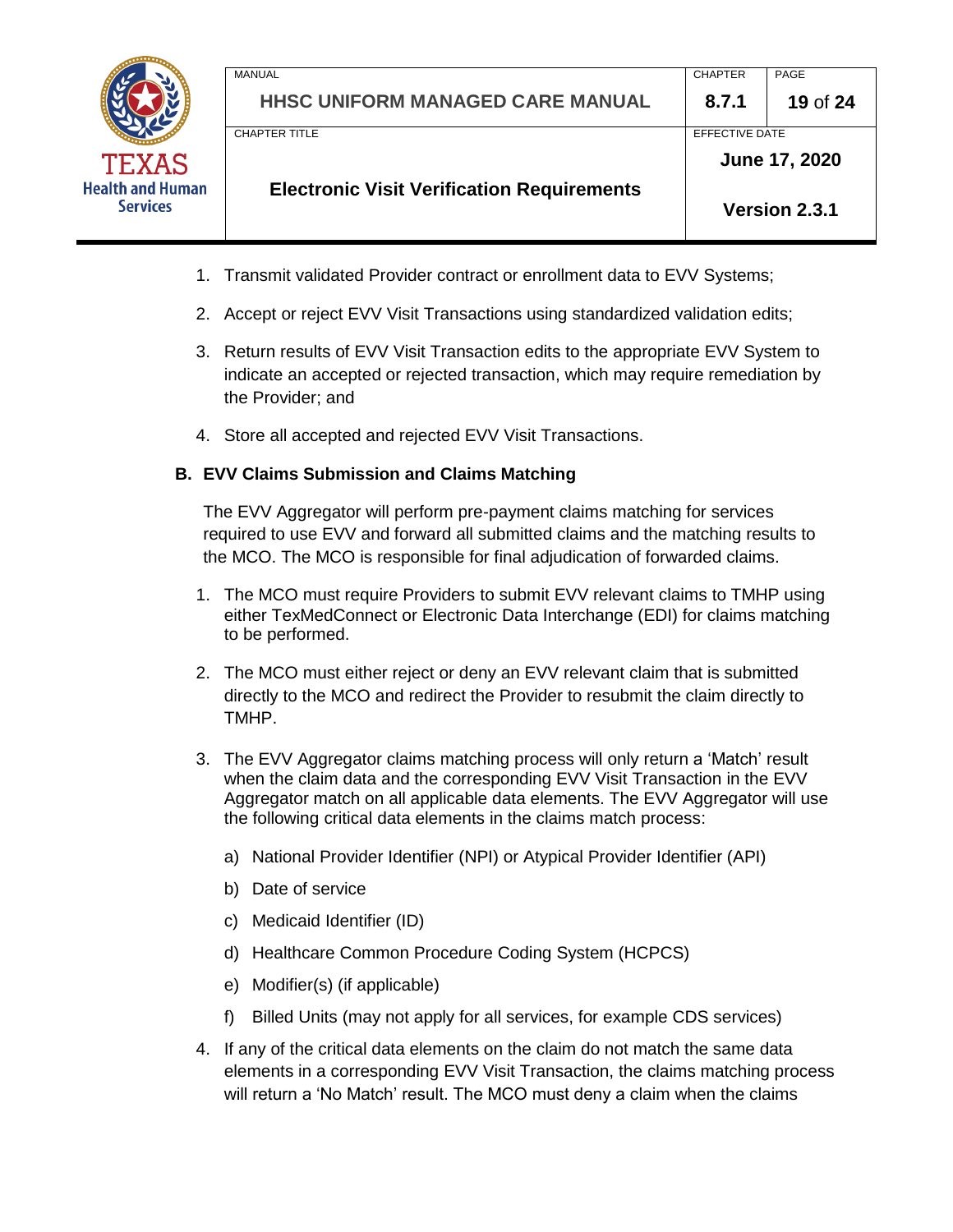

match returns a 'No Match' result on the forwarded claim from TMHP, unless otherwise directed by HHSC.

- 5. The EVV Aggregator claims matching process will support claims submitted with a single date of service per line item and claims submitted with a span of services dates on a claim line item ("span date billing"). The MCO may allow for span date billing or require single line billing from their Providers for EVV services.
- 6. The EVV Aggregator will process span date billing where a claim line item specifies a date range instead of a single date of service. If the MCO allows span date billing on EVV related claims, the MCO must require Providers to follow the criteria listed below:
	- a) Each date within the span date range must have at least one or more associated EVV visit(s) in the EVV Aggregator; and
	- b) The total units on the line item of the claim must match the combined total units of the matched EVV visits for the period covered by the span date. This requirement may not apply for all services, for example, CDS services.
- 7. The MCOs must participate in Trading Partner testing with TMHP to confirm their ability to receive a forwarded claim with the results of the claims matching process.
- 8. The MCO may opt to retrieve EVV Visit Transaction data sets from the EVV Aggregator using one of the two methods below as described in the TMHP MCO guidance located on the TMHP website:
	- a) The MCO EVV Retrieval Service, which is a web service used to request EVV Visit Transactions based on the claim identifier found in the forwarded claim; or
	- b) The MCO Batch Visits Request, which is a process to request EVV Visit Transactions by date range based on a combination of input parameters.
- 9. Once the MCO receives a claims match result from TMHP for a claim, the Provider may submit any attachments or supporting documentation necessary to adjudicate the claim directly to the MCO.
- 10. The MCO may opt to reprocess denied claims without subsequent EVV matching by the EVV Aggregator when the MCO does not require the Provider to submit a new or corrected claim.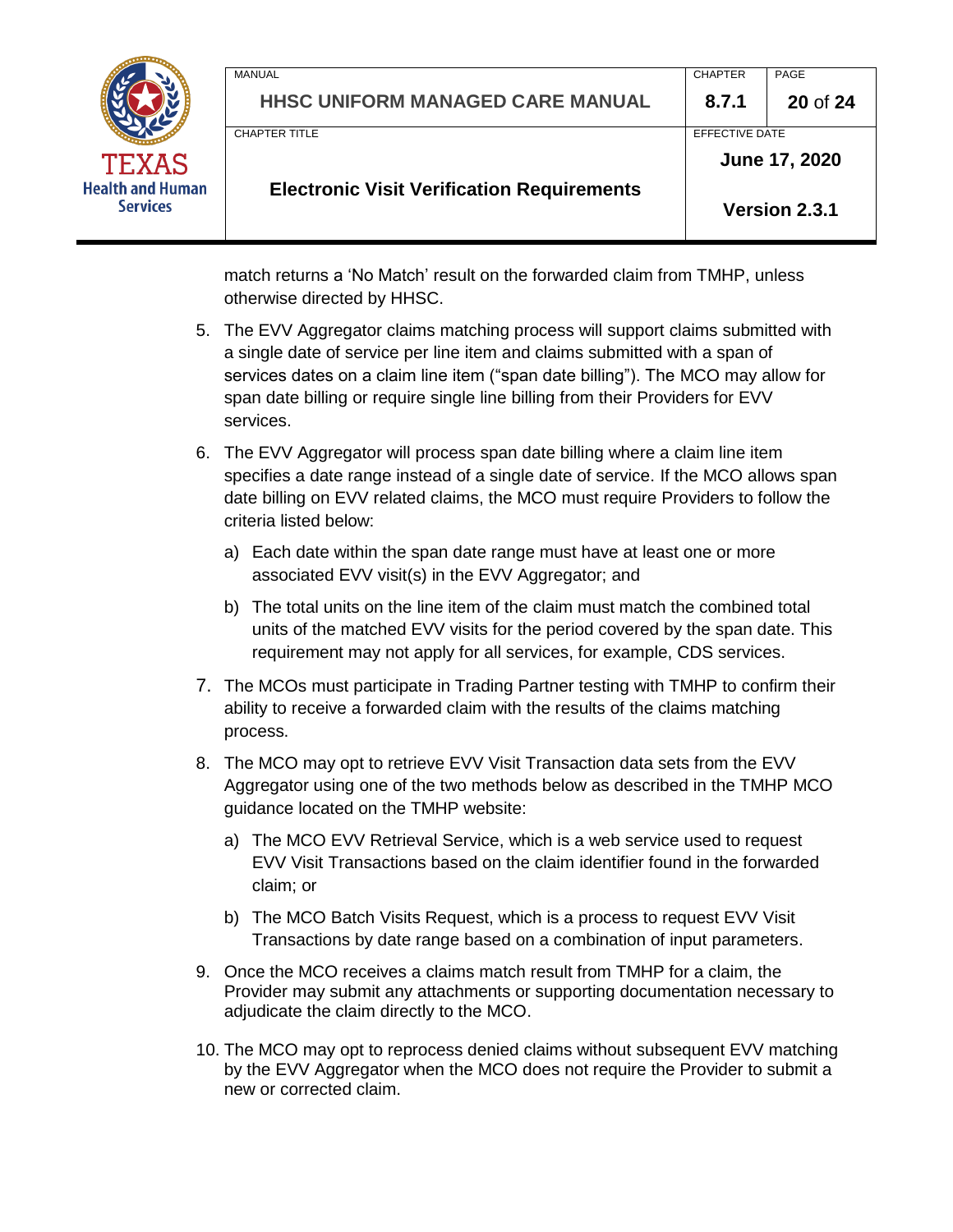

| <b>HHSC UNIFORM MANAGED CARE MANUAL</b><br>8.7.1<br>EFFECTIVE DATE<br>CHAPTER TITLE<br>June 17, 2020 | <b>Electronic Visit Verification Requirements</b> |                | Version 2.3.1 |  |
|------------------------------------------------------------------------------------------------------|---------------------------------------------------|----------------|---------------|--|
|                                                                                                      |                                                   |                |               |  |
|                                                                                                      |                                                   |                |               |  |
|                                                                                                      |                                                   |                | 21 of $24$    |  |
|                                                                                                      | MANUAL                                            | <b>CHAPTER</b> | PAGE          |  |

### **XIII. SYSTEM ACCESS REQUIREMENTS**

- A. The MCO must be an approved TMHP Trading Partner to exchange data with the EVV Aggregator.
- B. The MCO must successfully complete any Trading Partner testing required by HHSC, or its designee, to become an approved Trading Partner and maintain approved Trading Partner status.
- C. The MCO may be required to sign a data use agreement with an EVV vendor from the state vendor pool or with an EVV proprietary system operator to gain direct access to Provider and Member data within the EVV Systems.

# **XIV. EVV PORTAL**

- A. The MCO must use the EVV Portal to search, view, print, and export the following information:
	- 1. Accepted EVV Visit Transactions;
	- 2. Rejected EVV Visit Transactions;
	- 3. History of changes to EVV Visit Transactions;
	- 4. Claim to EVV Visit Transaction data match results;
	- 5. Provider lists;
	- 6. Standard EVV reports; and,
	- 7. Other information as needed.
- B. The MCO must check the EVV Portal as needed for the most current EVV Visit Transaction data and claims matching results before issuing EVV-related Provider enforcement actions.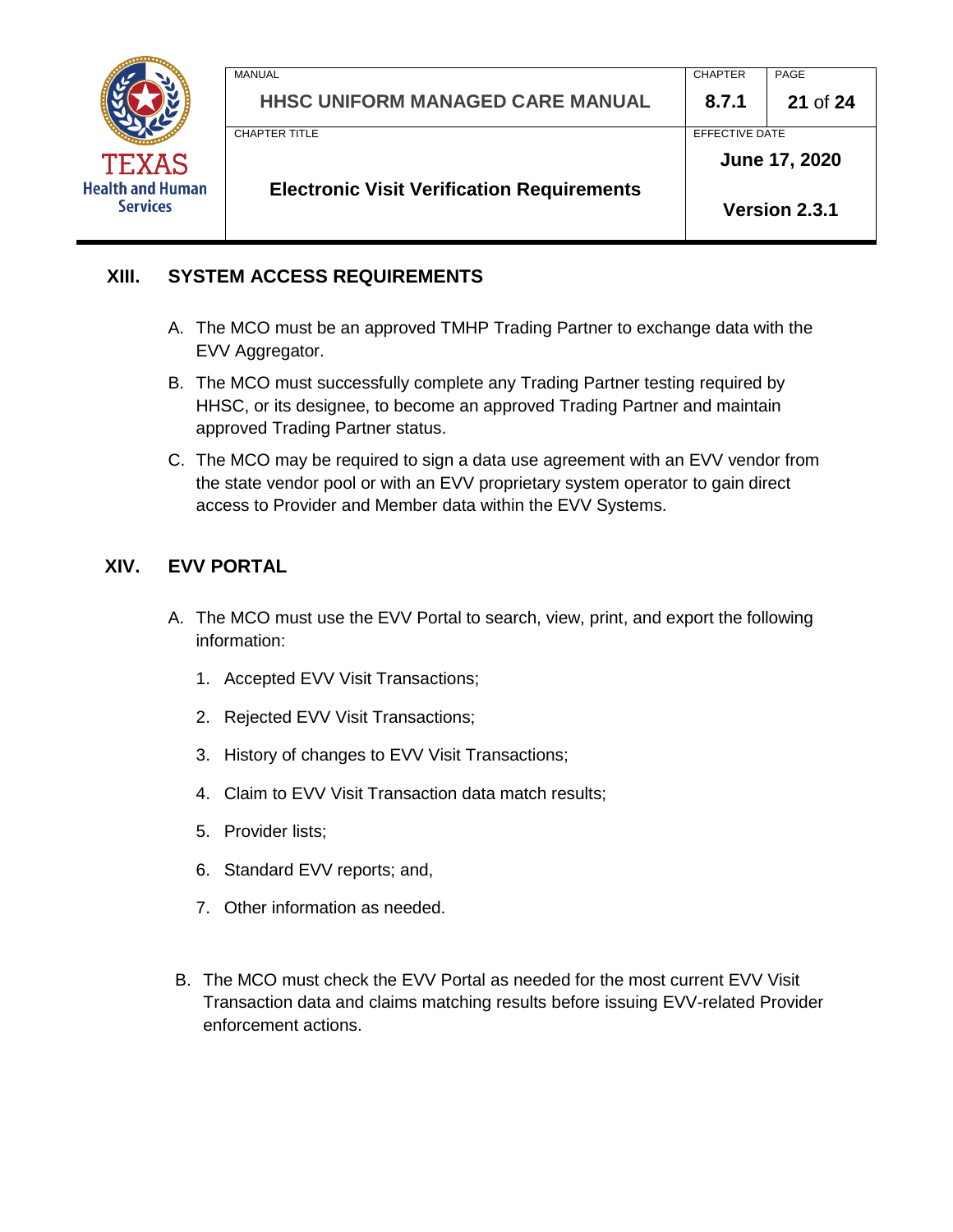

| <b>Electronic Visit Verification Requirements</b> |                | Version 2.3.1 |
|---------------------------------------------------|----------------|---------------|
|                                                   |                | June 17, 2020 |
| CHAPTER TITLE                                     | EFFECTIVE DATE |               |
| <b>HHSC UNIFORM MANAGED CARE MANUAL</b>           | 8.7.1          | 22 of 24      |
| <b>MANUAL</b>                                     | <b>CHAPTER</b> | PAGE          |
|                                                   |                |               |

# **XV. EVV COMPLIANCE OVERSIGHT REVIEWS**

A. The MCO must conduct the following EVV Compliance Oversight Reviews in accordance with the HHSC EVV Policy Handbook. At a minimum, the MCO must conduct EVV Usage reviews and EVV Reason Code reviews on a quarterly basis and may elect to conduct EVV allowable phone identification reviews as needed.

The MCO must use the EVV Policy Handbook requirements when conducting any of the following EVV Compliance Oversight Reviews:

- 1. EVV Usage reviews
- 2. EVV Reason Code reviews
- 3. EVV Allowable Phone Identification reviews
- B. The requirement for the MCO to conduct EVV Compliance Oversight Reviews in accordance with the HHSC EVV Policy Handbook does not restrict the MCO from conducting other types of reviews related to Fraud, Waste and Abuse.

#### **XVI. MCO EVV COMPLAINTS**

- A. The MCO must follow the established policies and procedures under the Contract to handle Provider or Member Complaints related to EVV. These Complaint policies must be available to the Provider and Member on the appropriate MCO Provider Portal or EVV webpage and within the applicable Provider and Member Handbooks.
- B. For all EVV related Complaints resulting in a review by HHSC EVV Operations, the MCO must:
	- 1. Follow HHSC's directions to resolve the Complaint in accordance with the applicable compliance plan or EVV policy;
	- 2. Notify the Provider or Member in writing of the HHSC EVV Operations Complaint review results and action the MCO will take to resolve the Complaint;
	- 3. Implement HHSC's directions no later than the due date specified by HHSC; and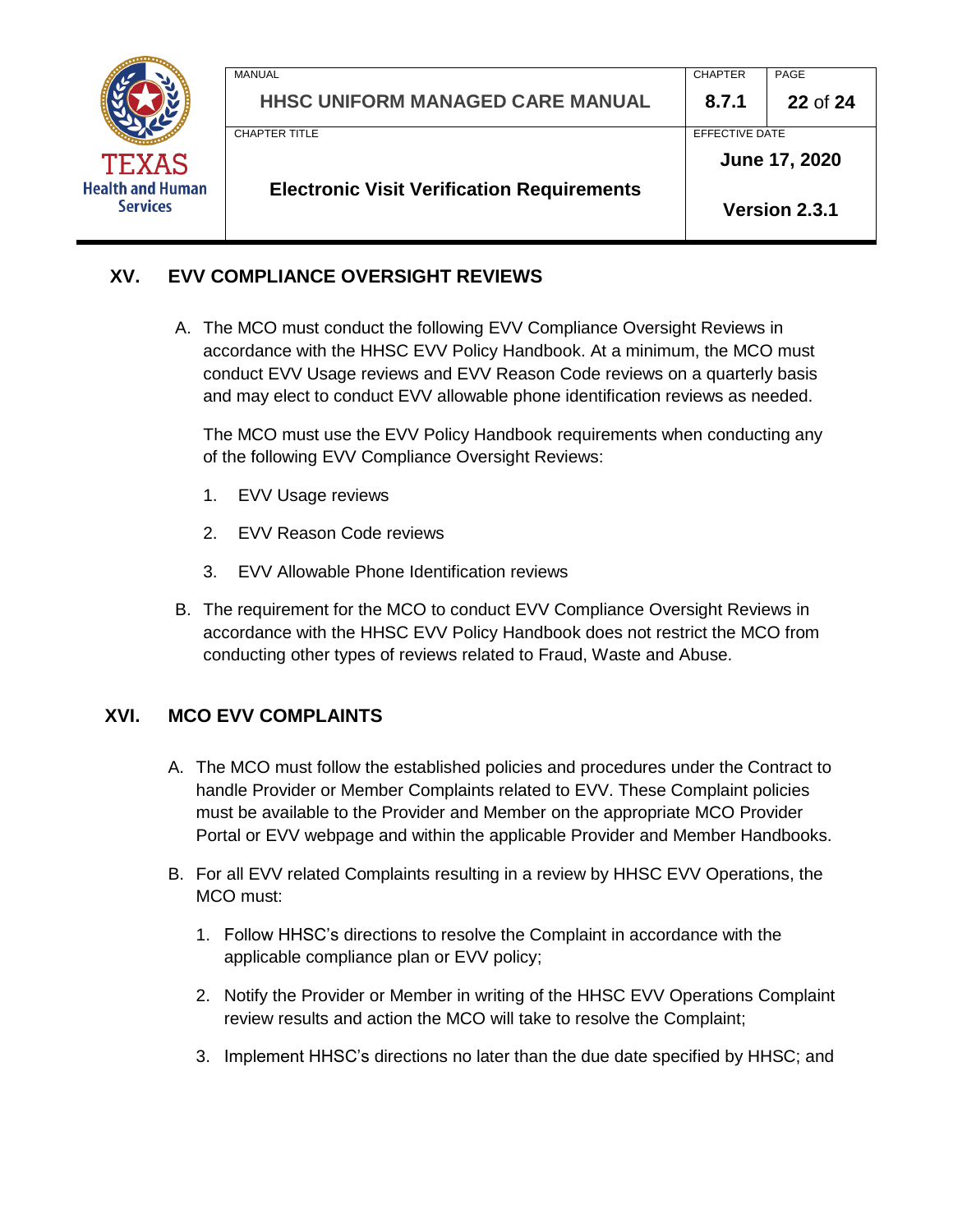

| <b>Electronic Visit Verification Requirements</b> |                |               |
|---------------------------------------------------|----------------|---------------|
|                                                   |                | June 17, 2020 |
| CHAPTER TITLE                                     | EFFECTIVE DATE |               |
| <b>HHSC UNIFORM MANAGED CARE MANUAL</b>           | 8.7.1          | 23 of 24      |
| MANUAL                                            | <b>CHAPTER</b> | PAGE          |

4. Notify HHSC through the HHSC MCO Communications mailbox at: [MCO\\_EVV\\_Communication@hhsc.state.tx.us](mailto:MCO_EVV_Communication@hhsc.state.tx.us) and the Provider or Member in writing within five Business Days of completion of specified actions.

# **XVII. MCO EVV REPORTING REQUIREMENTS**

- A. The MCO must submit the EVV MCO Quarterly Performance Measures Report throughout the Contract term.
	- 1. The MCO must submit the EVV MCO Quarterly Performance Measures Report to HHSC using the HHSC-approved template and instructions. The report is to be based on the fiscal year quarter and is due by the last Business Day of the third month in the fiscal quarter following the period covered by the report.
	- 2. The first reporting period for the EVV MCO Quarterly Performance Measures Report is quarter one of fiscal year 2020 (September, October, November 2019), with the first report due on or before March 31, 2020.
- B. The MCO must also provide ad hoc reports for EVV information or data at the request of HHSC.
- C. The MCO must research and resolve all EVV issues identified by HHSC within the timeframe specified by HHSC.
- D. The MCO must submit all reports to the HHSC MCO EVV Communications mailbox at: [MCO\\_EVV\\_Communication@hhsc.state.tx.us.](mailto:MCO_EVV_Communication@hhsc.state.tx.us) The MCO must submit all HHSC requested information within the timeframe specified by HHSC.

# **XVIII. MCO EVV MEETING REQUIREMENTS**

- A. The MCO must ensure at least one MCO representative attends all HHSC sponsored EVV Payer (MCO) workgroup meetings in person unless HHSC specifies that the MCO attend via conference call.
- B. The MCO must ensure at least one MCO representative attends, either in person or via conference call, as specified by HHSC, all HHSC sponsored EVV stakeholder work group meetings.